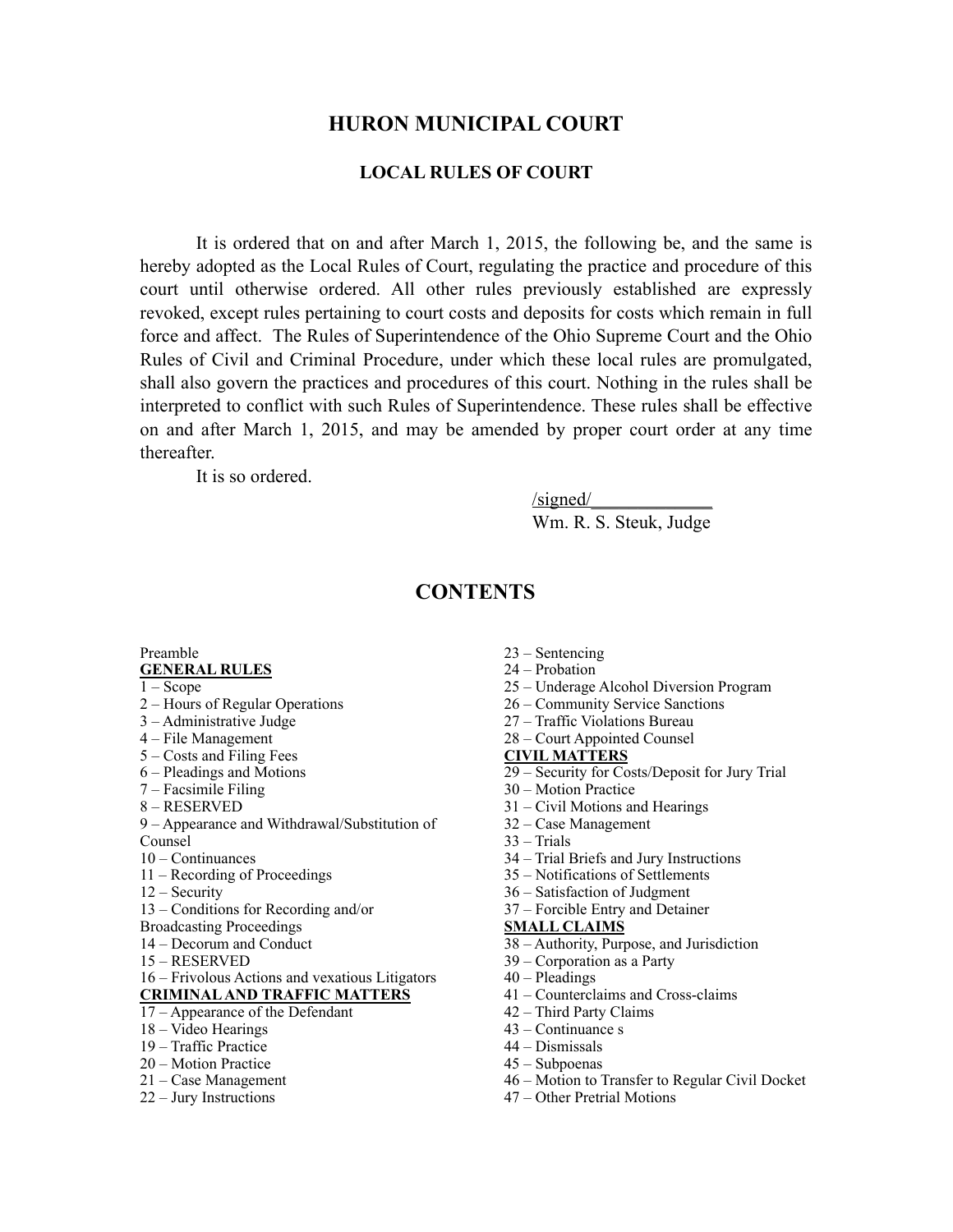48 – Trial 49 – Evidence at Trial

#### **Preamble**

The foundation of our government rests upon the confidence of the people in the ability of their courts to achieve liberty and justice for all under the law. The fair, impartial, and speedy resolution of cases without unnecessary delay maintains this confidence, safeguards the rights of litigants to the just processing of their causes, and earns the trust of the public.

To secure these ends, the Huron Municipal Court adopts the following Rules of Court to serve the public interest that mandates prompt disposition of all causes and at all times. (The Preamble is taken from the Sup. R. Preface).

## **GENERAL RULES**

#### **Rule 1. Scope**

(A) These Local Rules of Court are adopted for the governance of the practice and procedures in the Huron Municipal Court, pursuant to Article IV, Section 5(B) of the Ohio Constitution, Rule 83 of the Ohio Rules of Civil Procedure and Rule 5 of the Rules of Superintendence for the Courts of Ohio.

(B) The purpose of these rules is to facilitate the expeditious disposition of cases that come before the court.

#### **Rule 2. Hours of regular operation**

The offices of the court shall be open for the transaction of business between the hours of 8:00 a.m. and 4:00 p.m., Monday through Friday with the exception of designated holidays or other court related functions. Payments on fines and tickets can be paid after hours at the Huron Police Station provided that Defendant has proper paperwork and the scheduled court appearance date has not passed.

#### **Rule 3. Administrative Judge**

The judge of the Huron Municipal Court shall also be the Administrative Judge pursuant to Rule 4 of the Rules of Superintendence for the Courts of Ohio.

#### **Rule 4. File management**

(A) Paper court files may be examined at the office of the Clerk of Courts under the supervision of the clerk or deputy clerk.

(B) No document may be removed from a paper court file.

(C) No paper file may be removed from the clerk's office without the written consent of the judge or clerk. Any person seeking to remove a file shall set forth in writing the case name and number, the reason for removal and the destination of the file. Paper files must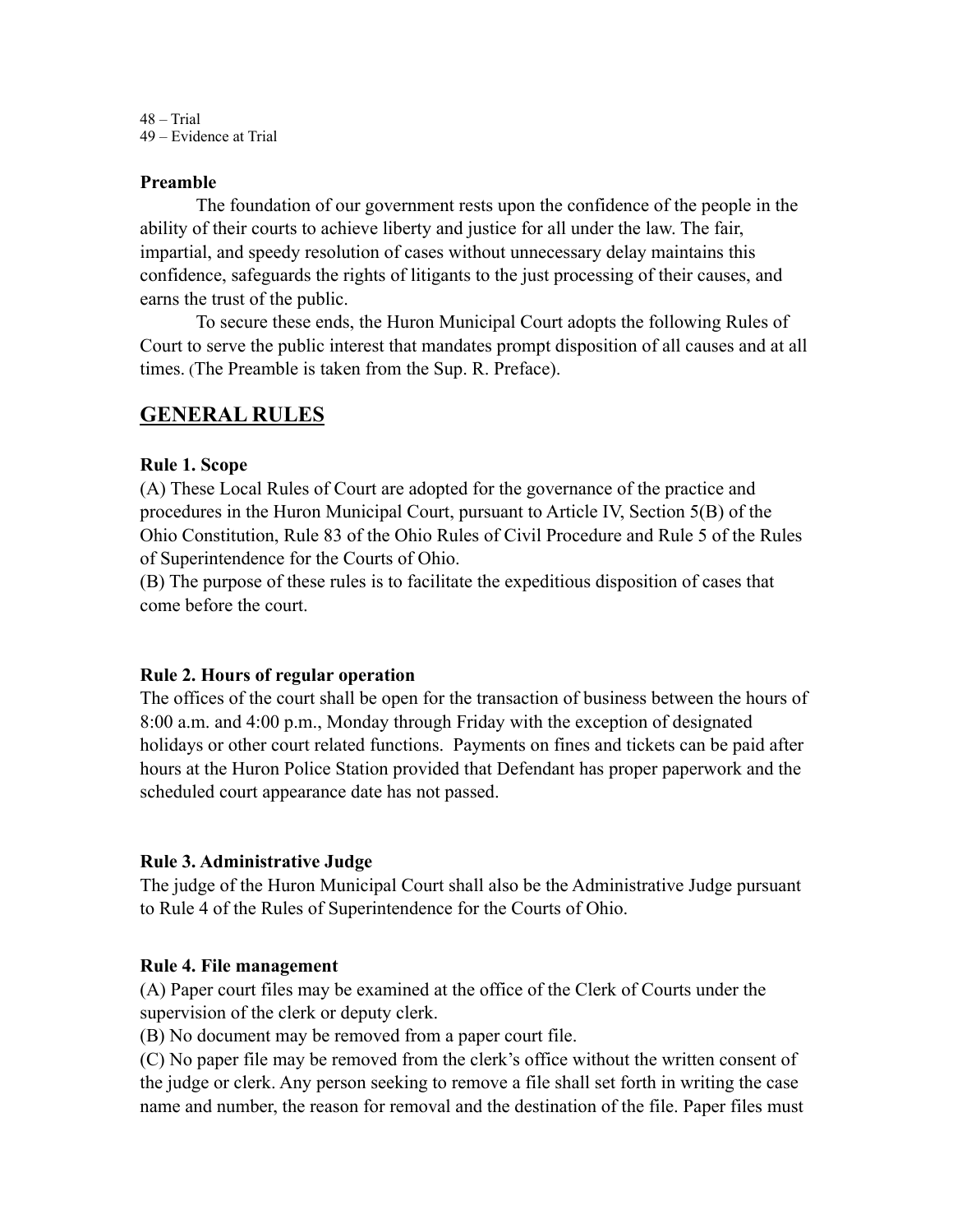be promptly returned to the clerk's office and may not be removed from the court building.

## **Rule 5. Costs and filing fees**

The court has adopted a schedule of costs and filing fees in civil cases, as well as criminal and traffic cases, and may order amendment of the same from time to time.

## **Rule 6. Pleadings and motions**

(A) All pleadings and motions shall be typed or legibly printed on paper approximately 8 1/2 inches by 11 inches in size and securely bound at the top.

(B) The caption of the complaint shall state the name and address, if known, of each party. The caption on any other pleading adding or naming new parties shall state the names and addresses, if known, of the new parties. All other pleadings and motions shall state the case number and the name of the first party plaintiff and the first party defendant. Every pleading, motion, or other document filed in a case shall be identified by title and shall bear the name, address and telephone number of the individual filing the same. Documents filed by an attorney shall include the name of the attorney, his or her Ohio Supreme Court registration number and firm name, if any, as well as his or her address, telephone number, fax number and e-mail address.

(C) All pleadings and motions must be served upon the opposing counsel, or if a party is not represented, then upon the opposing party in accordance with the Ohio Rules of Civil Procedure.

(D) Interrogatories, notices of deposition, requests for admissions, and other discovery requests shall not be filed with the court unless otherwise ordered.

(E) Any pleading or motion filed in contravention of this rule may be stricken from the files in the court's sole discretion.

(F) All pleadings, motions, orders, and entries must be presented and date stamped at the Clerk's office.

(G) No pleadings or motions after being filed shall be amended or altered without the consent of the Court.

(H) The original copy of all pleadings shall be the Court's copy, possession of which shall not leave the Clerk's office.

(I) Parties are responsible for providing additional copies of all pleadings and motions filed with the Clerk's office to secure adequate coverage of all parties if Court is required to send copies to all parties.

# **Rule 7. Facsimile filing**

(A) All pleadings, motions, or other documents other than the original complaint or any other pleading that joins or adds a new party, may be transmitted to the court by facsimile transmission, to (419)433-3272, subject to the conditions set forth in this rule.

(B) The following definitions shall apply herein, unless the context requires otherwise: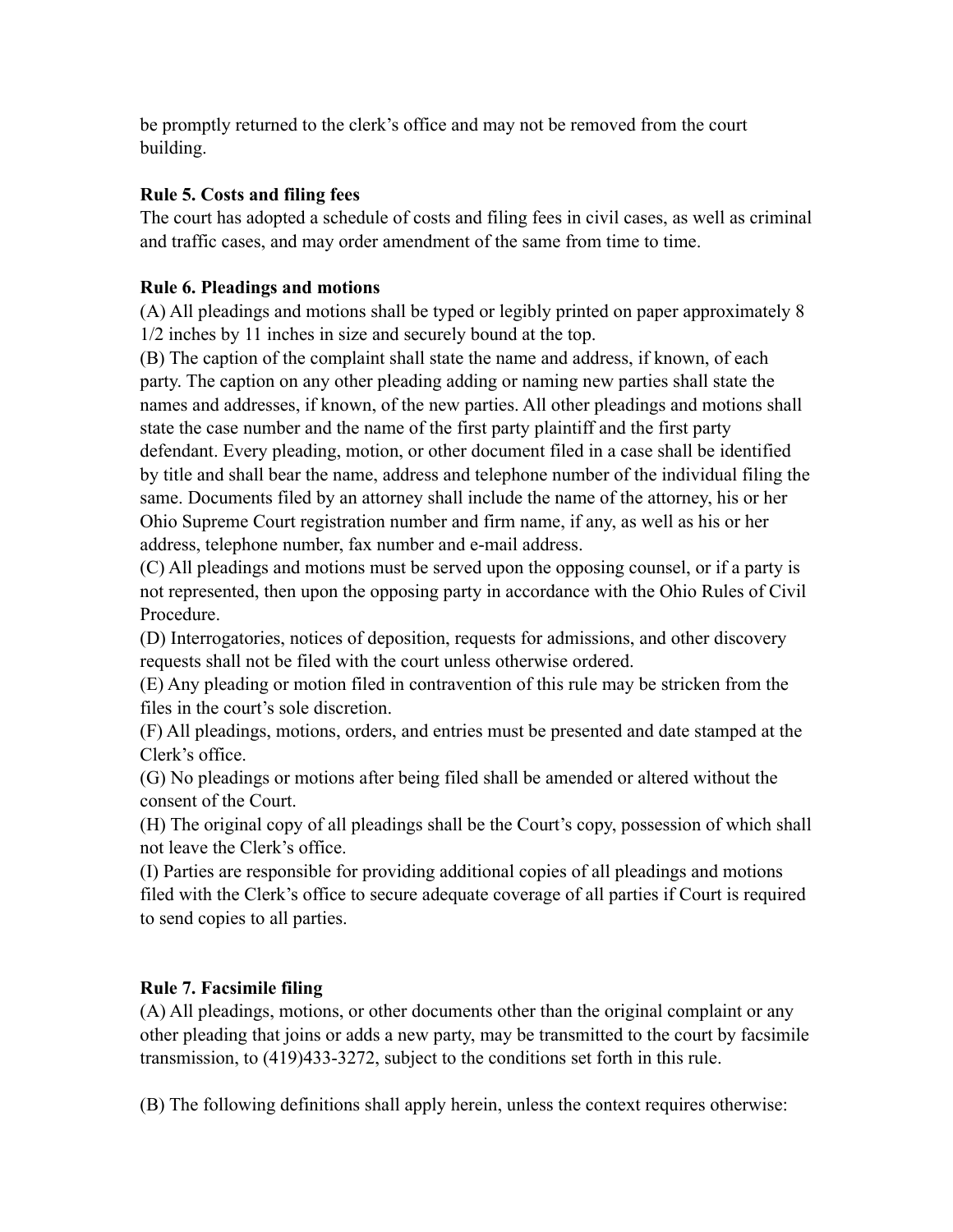(1) "Facsimile transmission" means the transmission of a source document by a system that encodes a document into optical or electrical signals, and transmits and reconstructs the signals to print a duplicate of the source document at the receiving end.

 (2) "Facsimile machine" means a machine that can send and/or receive a facsimile transmission.

 (3) "Fax" is an abbreviation for "facsimile" and refers, as indicated by the context, to facsimile transmission or to a document so transmitted.

(C) A document filed by fax shall be accepted as the original filing. The sender shall not be required to file the source document with the clerk but must maintain the same in the sender's records, and have the same available for production on request of the court, with original signatures as otherwise required under these or other applicable rules, together with the original copy of the facsimile cover sheet used for the subject filing. Moreover, the sender shall maintain the source document until the subject case is closed and all opportunities for appeal have been exhausted.

(D) The person filing a document by fax shall also provide a cover page containing the following information:

(1) The name of the court;

(2) The title of the case;

(3) The case number;

(4) The title of the document being filed;

(5) The date of transmission;

(6) The transmitting fax number;

 (7) An indication of the number of pages included in the transmission, including the cover page;

(8) An indication that a case number has not been assigned, if applicable;

 (9) The name, address, telephone number, fax number, and, if available, the e-mail address of the person filing the fax document;

 (10) For an attorney, his or her Ohio Supreme Court registration number and firm name, if any.

(E) In the event a document is sent by fax to the clerk without the cover page information listed above, the clerk may, in his or her sole discretion enter the document in the docket and file the document, or deposit it in a file of failed faxed documents with a notation of the reason for the failure. In the later event, the document shall not be considered filed with the clerk.

(F) A party filing a signed source document by fax shall either fax a copy of the signed source document, or fax a copy of the document without the signature but with the notation "/s/" followed by the name of the signing person where the signature appears on the signed source document. The individual filing a signed document by fax represents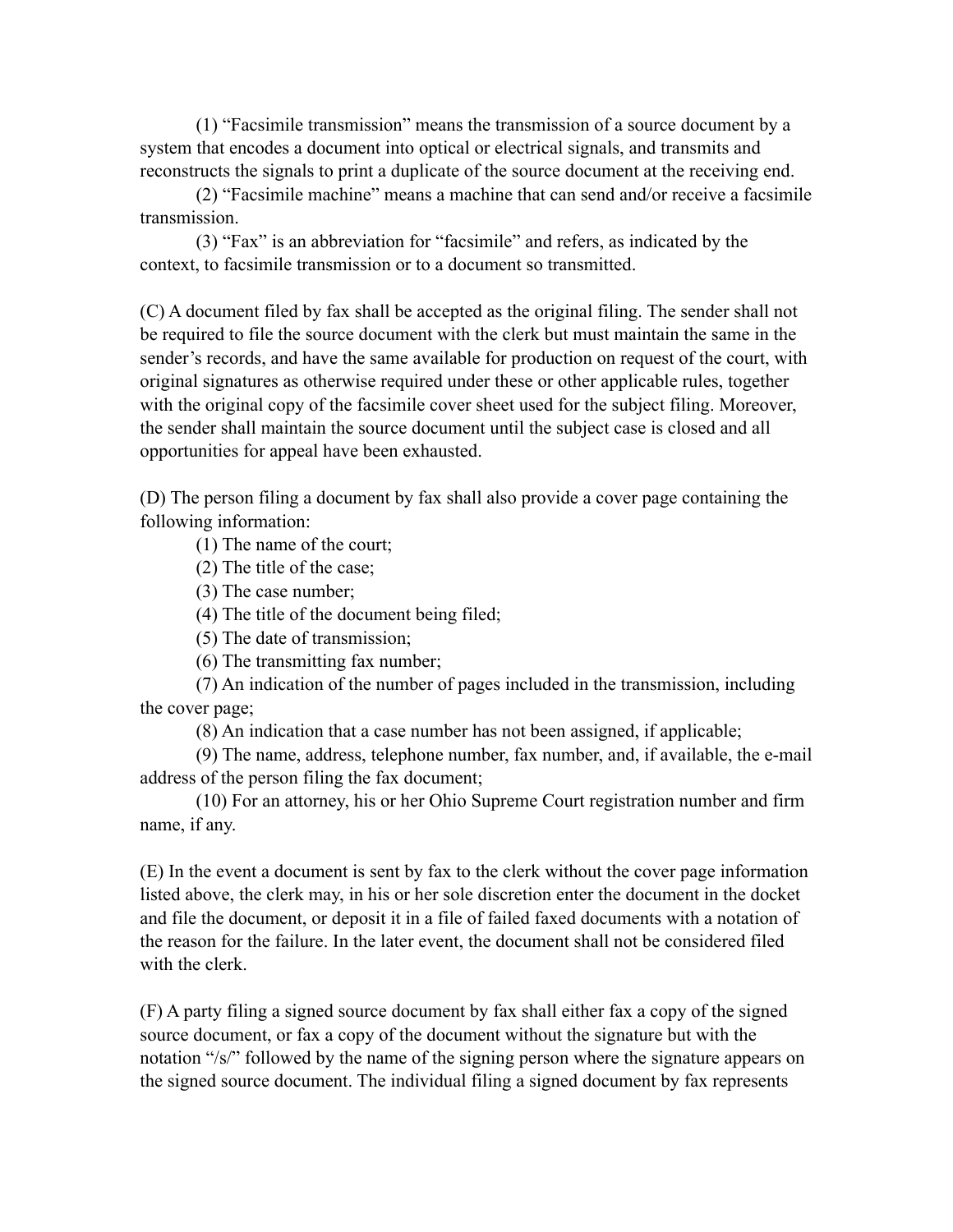that the physically signed source document is in such party's possession or control.

(G) Each exhibit to a facsimile-produced document that cannot be accurately transmitted via facsimile transmission for any reason must be replaced by an insert page describing the exhibit and why it is missing.

 (1) Unless otherwise directed by court order, the missing exhibit shall be filed as a separate document not later than five days following the transmission of the fax document. Failure to file the same shall result in the court striking the document and/or exhibit in its sole discretion.

 (2) Any exhibit filed as set forth above shall be attached to a cover sheet containing the information set forth in subsection (D) of this rule, and shall be signed and served in conformance with the rules governing the signing and service of pleadings in the court.

(H) Subject to the provisions of these rules, all documents sent by fax and accepted by the clerk shall be considered filed as of the date and time the clerk time-stamps the document received, rather than as of the date and time of the fax transmission. The clerk's office shall be deemed open to receive facsimile transmission of documents on the same days and times that the court is regularly open for business.

 (1) Fax filing may only be transmitted directly through the facsimile equipment operated by the clerk and may not be sent directly to the court for filing.

 (2) The clerk shall not be required to acknowledge receipt of a facsimile transmission.

 (3) The risks of transmitting a document by fax to the clerk shall be borne entirely by the sender. Anyone using facsimile filing is urged to verify receipt of such filing with the clerk.

(I) No document filed by facsimile that requires a filing fee shall be accepted by the clerk for filing until court costs have been paid.

 (1) Documents tendered without payment of court costs, or without complete information on the charge authorization or request, or which do not conform to these or other applicable rules will not be filed.

(2) No additional fee shall be assessed for facsimile filings.

#### **Rule 8. RESERVED**

#### **Rule 9. Appearance and Withdrawal/Substitution of Counsel**

(A) All entries of appearance of counsel in an action shall be in writing.

(B) Upon the entry of appearance of counsel, all documents filed with the court and entries of the court shall be served upon said counsel.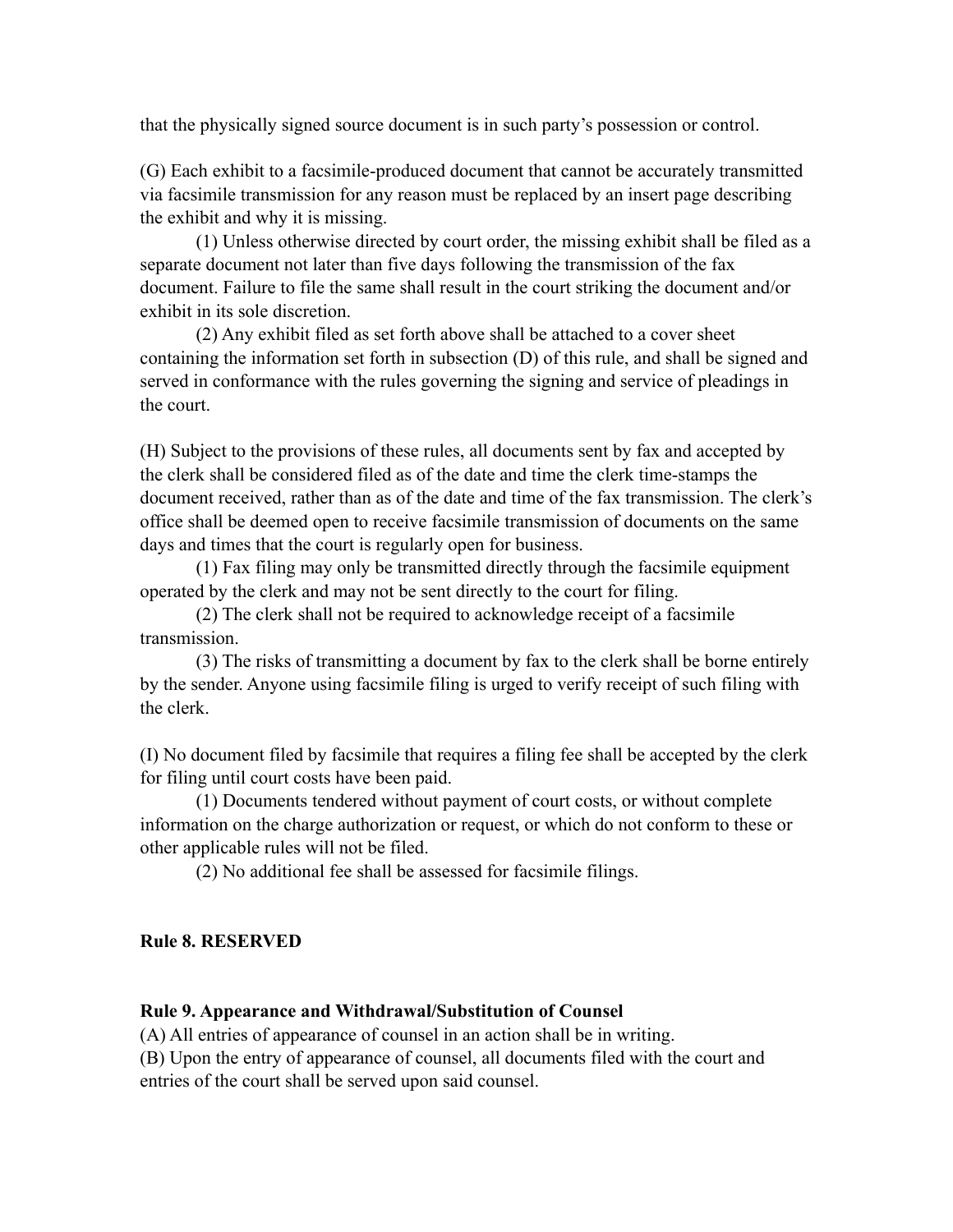(C) Once an appearance is made; counsel may withdraw from a case only by written leave of court for good cause shown.

(D) The Court or Clerk's office shall not accept a substitution of council notice until the current counsel is effectively withdrawn from the case.

### **Rule 10. Continuances**

(A) All motions for continuances shall be submitted to the court in writing and shall include a brief in support setting forth the reasons requiring the continuance. No continuance shall be granted in the absence of proof of reasonable notice to, or consent by, the other party.

(B) When a continuance is sought for the reason that counsel is scheduled to appear in another case assigned for hearing on the same date in another court, the movant shall attach a copy of the notice received from the other court. Motions for continuance sought due to a conflict in hearing or trial schedules shall be ruled upon in accordance with Rule 41(B) of the Rules of Superintendence for the Courts of Ohio.

(C) No continuance will be considered if filed within seventy-two hours of the hearing date unless the moving party secures the consent of the other party in writing and such consent is filed with the court prior to the hearing date.

(D) Motions for continuance, when submitted in accordance with the above, will be granted in the discretion of the court for good cause shown. A continuance that has not been ruled on by the date of the hearing shall be considered to be denied.

### **Rule 11. Recording of proceedings**

(A) A record shall be made of traffic, criminal, civil and small claims proceedings by an audio electronic recording device. In the event a party desires recording by stenographic means, such party must arrange for the presence and advance payment of a court reporter and further file a written motion requesting that such individual be named as the official reporter for the hearing.

(B) The court shall maintain exclusive custody and control of the electronic recording records of proceedings. The court will retain all records for a period of at least one (1) year. At the expiration of such period, records will be destroyed except in the instance of an appeal in which event the subject recording(s) will be retained during the pendancy of the appeal.

(C) A party may have a full or partial transcript prepared from the court record(s) by arranging for the presence and advance payment of a court reporter to prepare the same. The expense relating to the transcript shall be the responsibility of the requesting party.

#### **Rule 12. Security**

(A)All persons entering the court building shall be subject to search by the court security officer.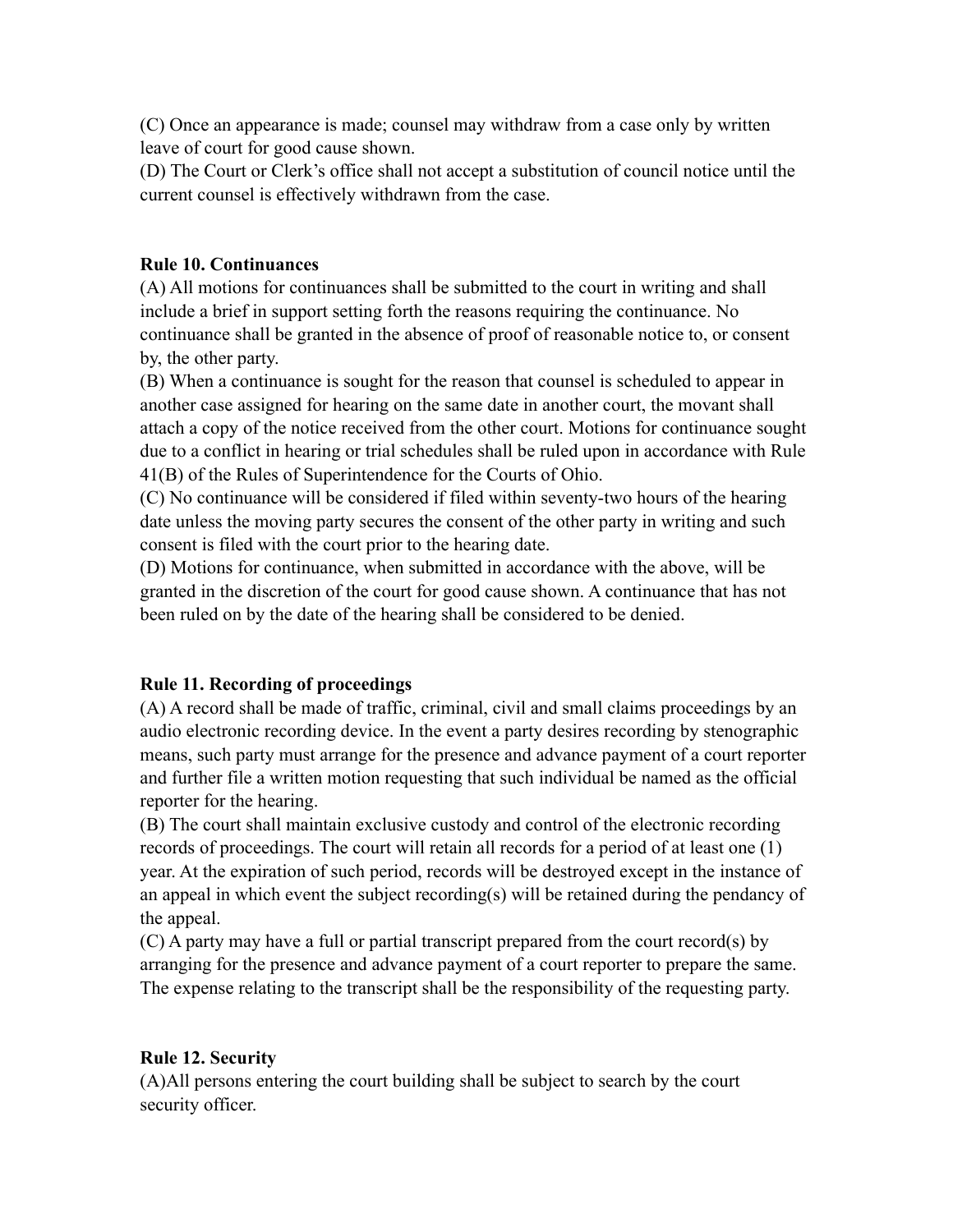(B) No weapons are permitted in the court building except those carried by court security officers and other law enforcement officers who are acting within their scope of employment.

(C) All cell phones, tape recorders, pagers and cameras shall be prohibited in the Courthouse. If any of these items are brought to the courthouse they shall either be returned to owner's vehicle or stored, and then returned to the rightful owner upon their leaving the premises. The Huron Municipal Court and the City of Huron are not responsible for any lost, stolen or damaged items left or stored in the Court building. Refusal to remove said item or to tag the same may result in an appropriate sanction by the court. Professional media equipment may be allowed upon prior approval by the Judge.

(D) In addition to the provisions in this Rule, all persons entering the Court building are subject to the security and safety measures provided in this Court's Judgment Entry filed on January 27, 2014, titled In Re: Court Security and Safety Measures and as amended.

#### **Rule 13. Conditions for recording and/or broadcasting proceedings**

(A) Definitions and application:

 (1) For purpose of these rules, the terms "record and/or broadcast" shall be construed to include broadcasting, televising, and recording whether by video, movie, audio and/or photograph. The term "proceedings" shall be construed to include any public hearing held by the court.

 (2) Application for permission to record and/or broadcast proceedings shall be made in writing to the judge as far in advance as reasonably practical, but in no event less than one-half hour prior to the proceeding unless otherwise permitted by the judge.

 (3) Although no special form of application is required, it must identify and be signed by the applicant and specify the type of equipment to be used. The "pooling" required by Rule 12 of the Rules of Superintendence for the Courts of Ohio shall be accomplished prior to submission of the application.

 (4) The judge shall grant or deny the application in accordance with Rule 12 of the Rules of Superintendence for the Courts of Ohio and Canon 3 (B)(3) of the Code of Judicial Conduct.

(B) Permissible equipment and operators shall be as follows, unless otherwise permitted by the judge:

 (1) Not more than one portable television, videotape, or movie camera with one operator shall be permitted.

 (2) Not more than one still photographer with not more than two still cameras with not more than two lenses for each camera shall be permitted.

 (3) For radio broadcast purposes, not more than one audio system shall be permitted.

(4) No electronic or photographic equipment shall be permitted that produces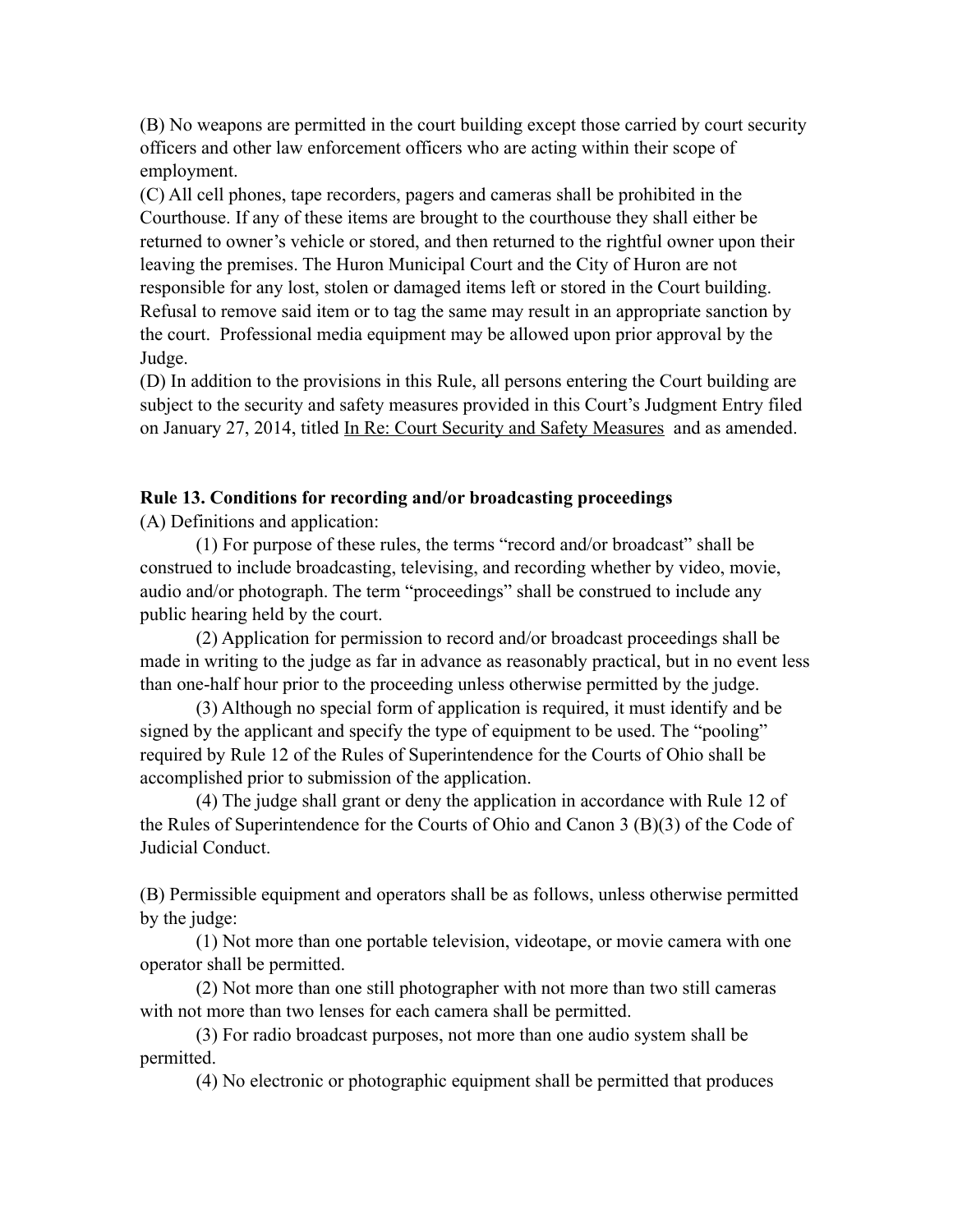distracting sound and light. No artificial lighting other than that normally used in the courtroom shall be allowed. No motor driven cameras shall be allowed.

#### (C) Location of equipment and operators

 (1) The television, videotape or movie camera(s) shall be positioned on a tripod in an area designated by the judge which provides reasonable access to coverage and shall remain fixed in that position. Equipment that is not a component part of the in-court unit shall be located outside of the courtroom.

 (2) Equipment operators shall position themselves in a location in the courtroom either standing or sitting and shall assume a fixed position in that area. Operators shall act so as to not call attention to themselves through further movement. Sudden moves, pans, tilts or zooms by television or still camera operators are prohibited. Operators shall not be permitted to move about except to leave or enter the courtroom.

 (3) Cameras, microphones and taping equipment shall not be placed, moved or removed from the courtroom except prior to the commencement of or after adjournment of the proceedings or during a recess unless otherwise permitted by the judge. Television film magazines, rolls or lenses, still camera film, and audio portable tape cassettes shall not be changed except during a recess.

 (4) Microphones shall be located only at the bench, witness stand, and attorney tables. Microphones shall be as inconspicuous as possible but shall be visible.

### (D) Limitations

 (1) No media recording of proceedings in a judge's chambers or access to the same shall be permitted, unless expressly granted by the judge.

 (2) There shall be no audio pickup or broadcast of conferences conducted in court between attorneys and clients or co-counsel, or of conferences conducted at the bench between counsel and the judge.

 (3) No media recording shall be permitted in the jury deliberation room at any time during the course of the trial or after the case has been submitted to the jury. No pictures of jurors shall be permitted at any time.

 (4) The judge shall inform victims and witnesses of their right to object to being filmed, videotaped, recorded or photographed. Recording and/or broadcasting of victims of sexual assaults, informants and undercover police officers shall not be permitted.

 (5) No media recording shall be made of any document or exhibit before or after it is admitted into evidence, except those which are clearly visible to spectators (e.g. maps, charts, blackboards, etc.)

 (6) Media representatives shall not be permitted to transmit or record anything other than the court proceedings from the courtroom while the court is in session.

### (E) Revocation of permission

Upon the failure of any media representative to comply with the conditions prescribed by these Local Rules, the judge, or of Rule 12 of the Rules of Superintendence for the Courts of Ohio, the judge may revoke the permission to record and/or broadcast the proceedings.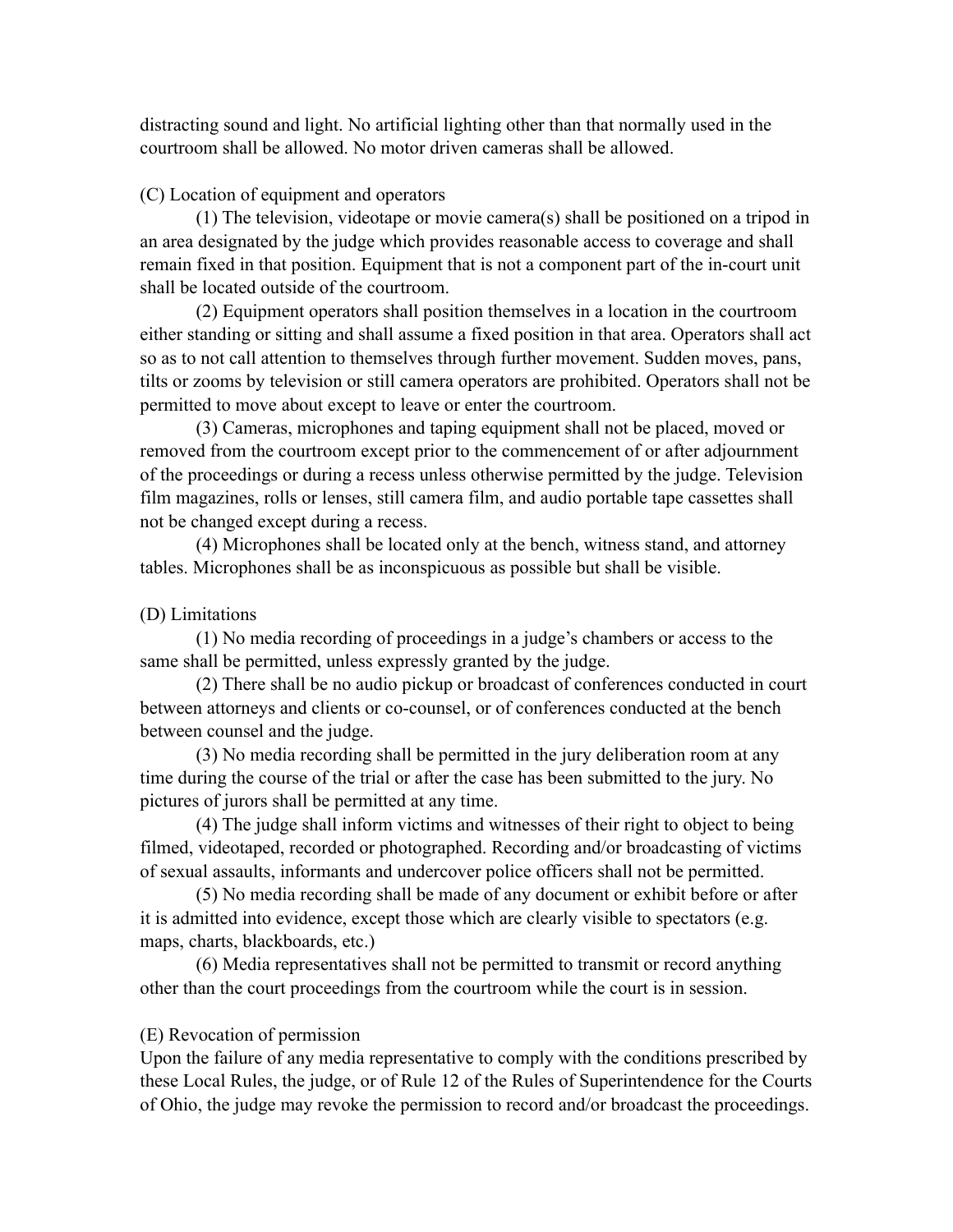### **Rule 14. Decorum and conduct**

(A) Upon the opening of any court session, all persons in the courtroom shall stand except for those physically unable to do so. All persons in the courtroom shall conduct themselves with decorum and in such manner as to not interfere with the proper administration of the court's business.

(B) All persons appearing before the court shall, to the extent practicable, appear in appropriate and clean dress.

(C) Small children are not permitted in the courtroom while the court is in session without the prior permission of the judge.

(D) No smoking, eating or drinking is permitted in the courtroom. No one is permitted to bring food or drink into the courtroom, unless authorized by the judge.

(E) No person shall loiter or behave in an unseemly or disorderly manner in the courtroom or in any hall, entryway or stairway, or otherwise interfere with or obstruct judicial activities or proceedings.

(F) Failure to comply with any aspect of this rule may result in appropriate sanction by the court, including continuance or dismissal of the matter before the court, or a charge of contempt of court.

### **Rule 15. RESERVED**

### **Rule 16. FRIVOLOUS ACTIONS AND VEXATIOUS LITIGATORS**

If the Court, *sua sponte* or on motion by a party, determines that an action is frivolous or is filed for delay, harassment or any other improper purpose, it may impose, on the person who signed the complaint or action, a represented party or both, appropriate sanctions. The sanctions may include an award to the opposing party of reasonable expenses, reasonable attorney fees, costs or any other sanction the court deems just.

- A. An action shall be considered frivolous if it is not reasonably well-grounded in fact or warranted by existing law or a good faith argument for the extension, modification or reversal of existing law.
- B. If a party habitually, persistently and without reasonable cause engages in frivolous conduct under section (A) of this rule, the court may, *sua sponte* or on the motion by a party, find the party to be a vexatious litigator. If the court determines that a party is a vexatious litigator under this rule, the court may impose filing restrictions on the party. The restrictions may include prohibiting the party from instituting legal proceedings in the court without first obtaining leave or any other restriction the court considers just.

# **CRIMINAL AND TRAFFIC MATTERS**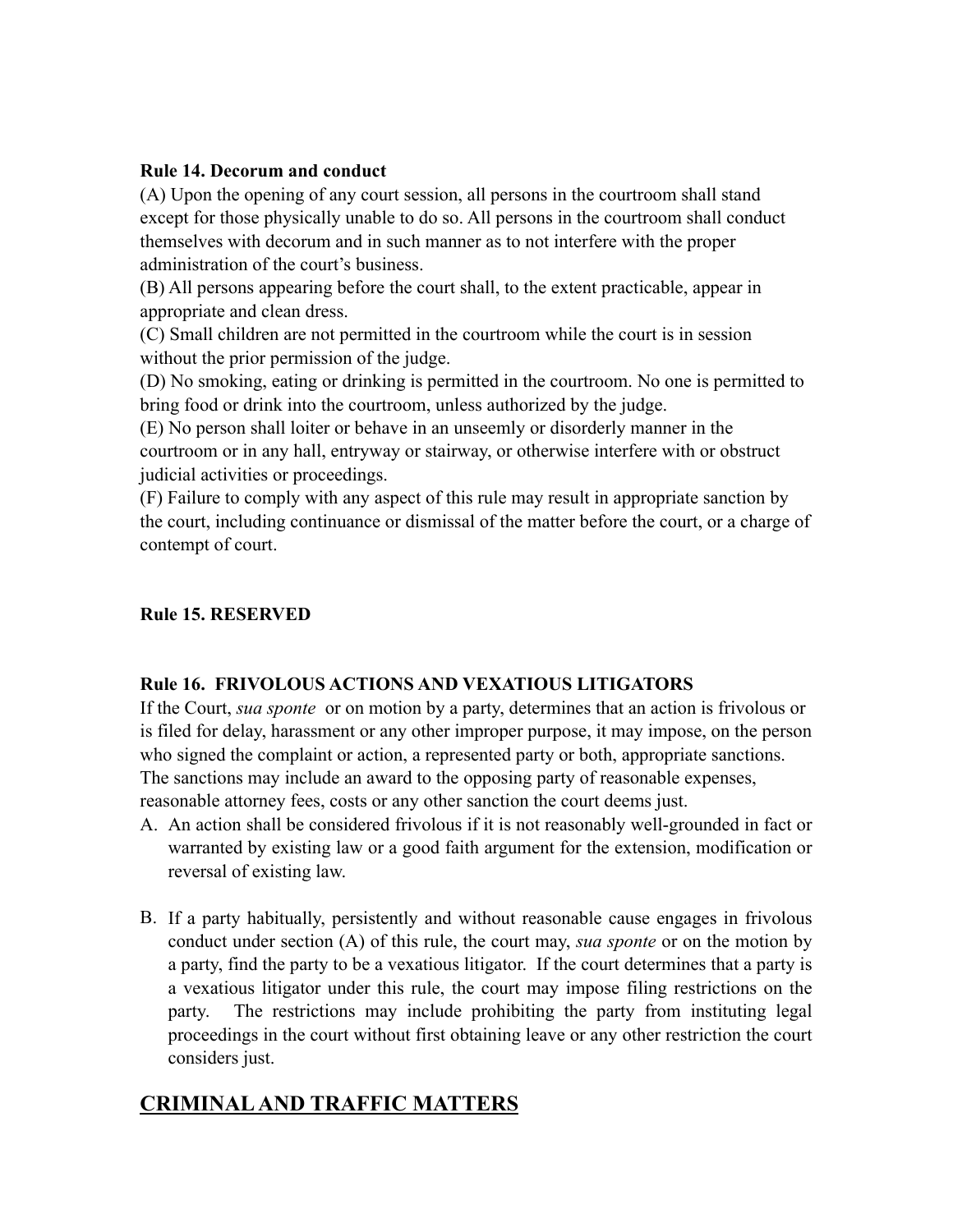### **Rule 17. Appearance of the Defendant**

(A) Persons charged with traffic and/or criminal offenses must be present at the initial appearance as well as all subsequent hearings except as set forth herein. Failure to appear will result in the issuance of an arrest warrant and/or other appropriate sanctions. (B) The requirement of the defendant's initial appearance may be satisfied by counsel for the defendant filing a letter or notice of appearance with the court prior to the date of the initial appearance and setting forth all of the following:

(1) Plea on the defendant's behalf;

(2) Waiver of the time for speedy trial; and

(3) Request that a pretrial be set.

### **Rule 18. Video Hearings**

(A) At the court's discretion, hearings on criminal or traffic matters may be held by means of closed circuit video transmission to the court from the correctional facility where the defendant is being held.

(B) If applicable, the attorney representing the defendant, whether retained or appointed, shall be notified of the time scheduled for the video hearing, and may be present either at the court or the correctional facility.

(C) Video hearings will be scheduled at times mutually convenient to the court and correctional facility involved.

(D) In the event the defendant personally or through counsel objects to the matter being held by video transmission, the proceedings shall take place in person in the courtroom.

#### **Rule 19. Traffic Practice**

(A) The judge shall arraign all persons charged with traffic offenses, and shall hear cases in which a plea of "guilty" or "no contest" shall be entered. At arraignment, the defendant or counsel may request a jury trial, except for a minor misdemeanor. A plea or demand will not be accepted by telephone.

(B) Traffic violations bureau. The traffic violations bureau is established and the clerk of courts is appointed to be its violations clerk, who shall collect fines paid to, give receipts for, and render accounts of the bureau**.** The schedules of fines and costs which shall be charged by the violations bureau are established and are published and available as requested. "Fines and Costs in Traffic Cases".For defendants and defendants' representatives who enter pleas of "not guilty" outside of the traffic arraignment session, the motions listed in Ohio Traffic Rules, Rule 11(B)(1) may be raised after plea but before trial.

(C) The use and filing of a ticket that is produced by computer or other electronic means is hereby authorized in the Huron Municipal

Court. The electronically produced ticket shall conform in all substantive respects to the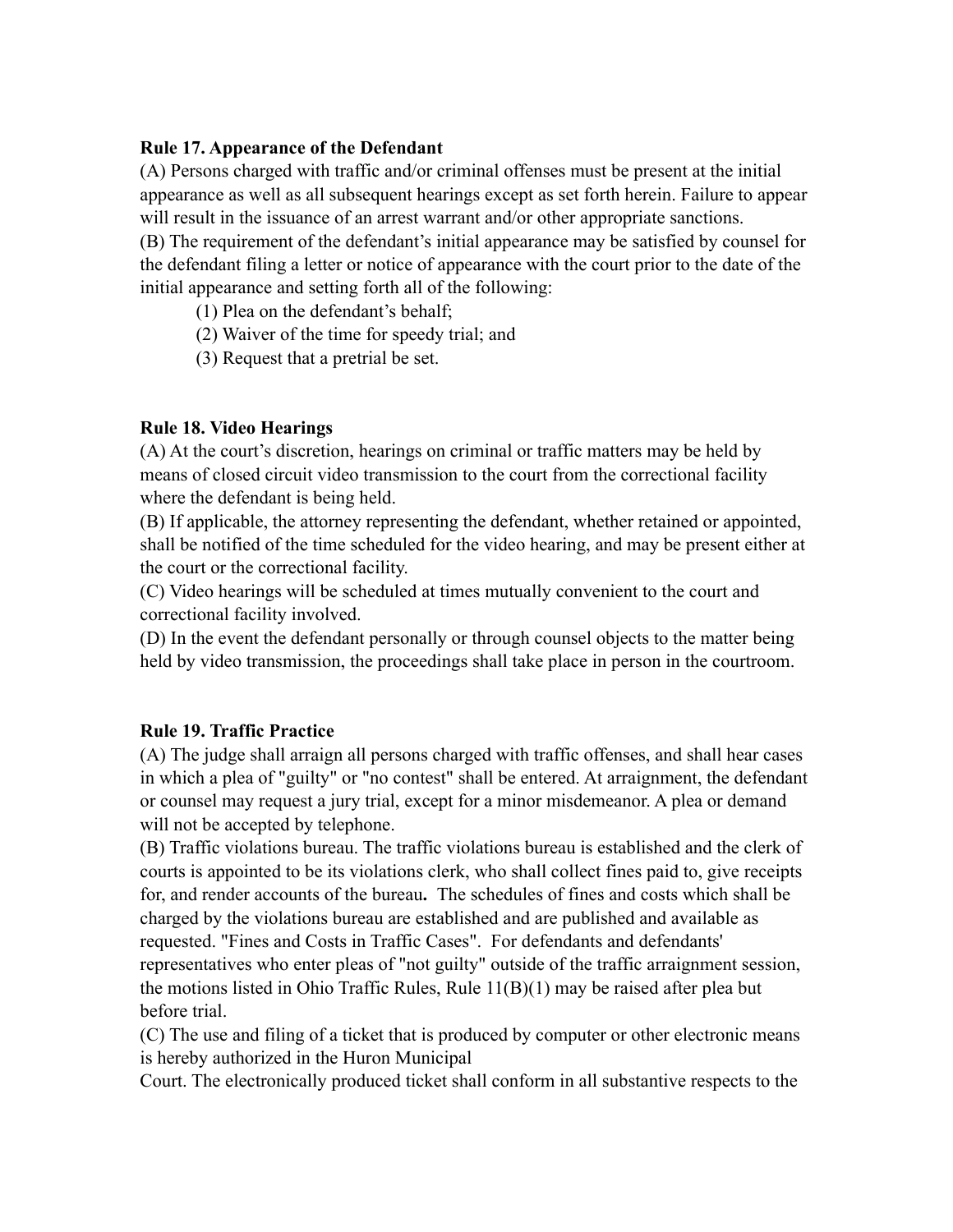Ohio Uniform Traffic Ticket. If an electronically produced ticket is issued at the scene of an alleged offense, the issuing officer shall provide the defendant with a paper copy of the ticket. The use and filing of an electronically produced ticket shall be in compliance with Ohio Traffic Rules, Rule 3(F) in all other respects.

#### **Rule 20. Motion Practice**

(A) All motions shall be made in conformity with Criminal Rule 12.

(B) Any motion which, by its nature, is capable of being determined without a hearing shall be ruled on without hearing.

(C) All motions not heard or decided prior to trial will be disposed of at trial.

(D) In any case where a party or counsel anticipates that a motion hearing will require more than one hour, it is the responsibility of the party or counsel to notify the court so that adequate time can be scheduled.

### **Rule 21. Case Management**

(A) Criminal and traffic cases in which the defendant enters a plea of not guilty at the initial appearance shall be set for trial.

(B) The trial will be set before a judge unless the defendant files a timely jury demand in writing, or is otherwise accorded the right to jury trial by law.

(C) A pretrial conference may be set where the court determines the same is necessary and appropriate.

(D) Cases that are not disposed of at the conclusion of a pretrial conference will be set for trial unless the court determines a final pretrial conference is necessary and appropriate.

(E) Written notice of the date and time of a trial and/or pretrial conference shall be provided in person to the defendant and/or counsel. If not present to receive the same, written notice shall be sent by mail to the defendant, counsel of record, and the prosecuting attorney of record.

(F) Continuances shall be submitted and ruled upon in accordance with Local Rule 10. (G) Both the defendant and counsel of record shall be required to personally attend all hearings. The defendant's failure to appear will result in the issuance of an arrest warrant and/or license forfeiture or warrant registration block.

### **Rule 22. Jury Instructions**

In cases in which a jury trial is demanded, all parties shall file proposed jury instructions at least seven days prior to trial with the court and serve the same upon opposing counsel.

#### **Rule 23. Sentencing**

(A) Upon a finding of guilty, sentencing shall occur immediately unless otherwise permitted by the court.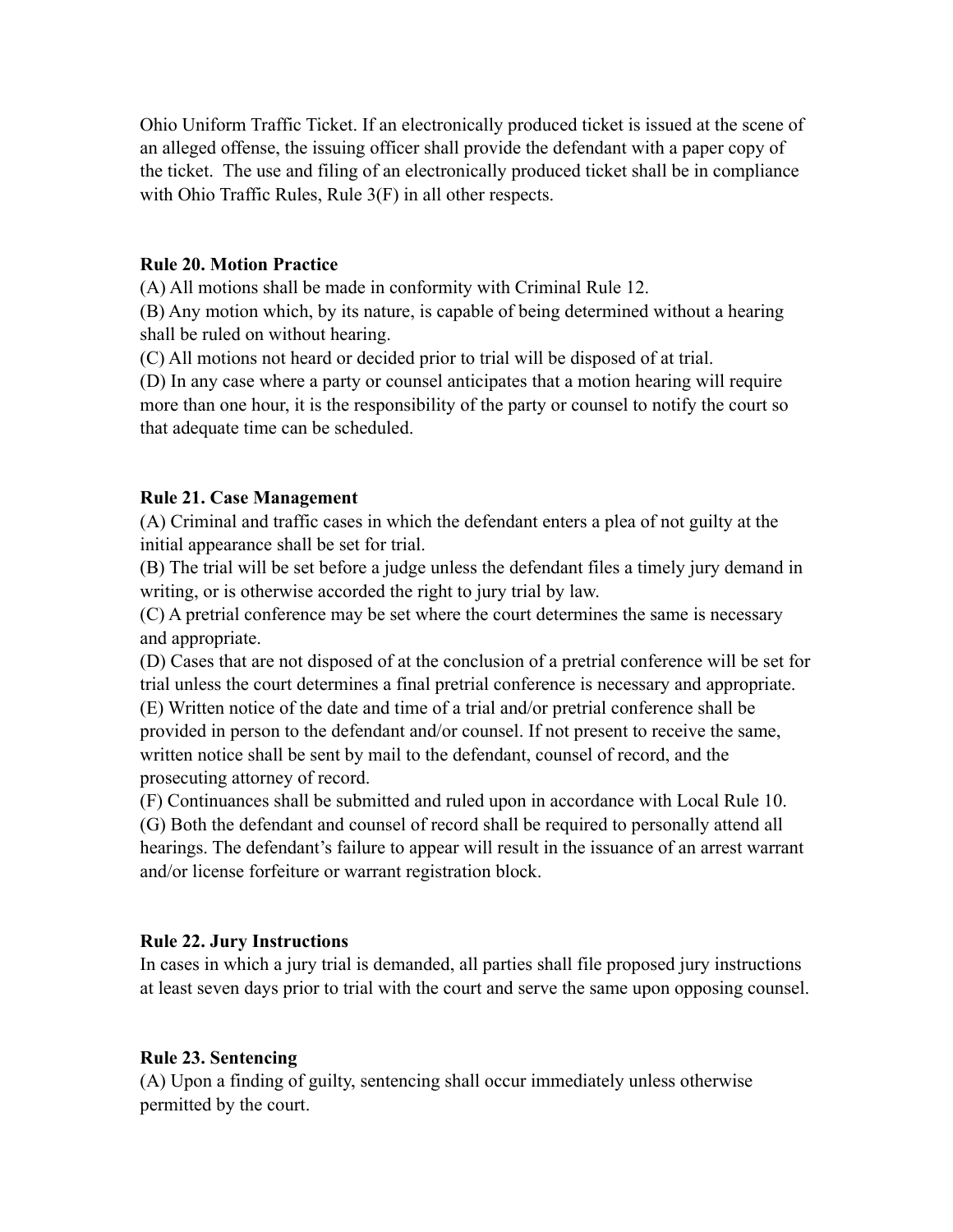(B) Prior to sentencing and in its discretion, the court may refer the defendant to the probation department for a presentence investigation. Upon completion of its investigation, the probation department shall prepare a written report. Such report shall be made available for review by the prosecution and defense prior to sentencing. (C) Costs, fines and monies for restitution are expected to be paid immediately after sentencing unless otherwise permitted by the court. In the event the defendant is unable to make payment in full of all sums required, the defendant may, in the discretion of the judge, be granted time to pay.

### **Rule 24. Probation**

(A) The court will determine eligibility for any community control sanction including but not limited to supervised probation, unsupervised probation, or any other sanction provided by law. Any defendant who is referred to probation shall meet with the probation officer immediately after sentencing. In the event the probation officer is unavailable to meet with the defendant, it shall be the defendant's affirmative duty to schedule an appointment by contacting the probation officer. At the initial meeting with the probation officer:

1. The probation officer shall provide a copy of the court's Standard Conditions of Probation to each defendant referred for supervised probation and secure the defendant's signature upon the same; and

2. The probation officer shall inform each defendant referred to probation of the specific terms of probation;

(B) A determination by the probation officer that the defendant has failed to agree to or comply with any court orders at sentencing, Standard Rules of Probation, or with the terms of community control, shall result in the scheduling of a probation Probable Cause hearing. If probable cause is found, the court will schedule the case for a probation Revocation Hearing. Defendant has the right to counsel at a Probation Revocation Hearing.

(C) There shall be a fee assessed for any term of probation. Additional fines may be assessed for certain probation violations.

### **Rule 25. Underage Alcohol Diversion Program:**

(A) The Underage Alcohol Diversion Program (UADP) is for first-time offenders charged with offenses alleging underage consumption or possession of alcohol. Defendants are eligible if they also have an accompanying minor misdemeanor offense of open container or disorderly conduct at the discretion of the judge. At arraignment, if it appears that defendants are candidates for the program, and they want to enter the UADP, defendants are required to do the following: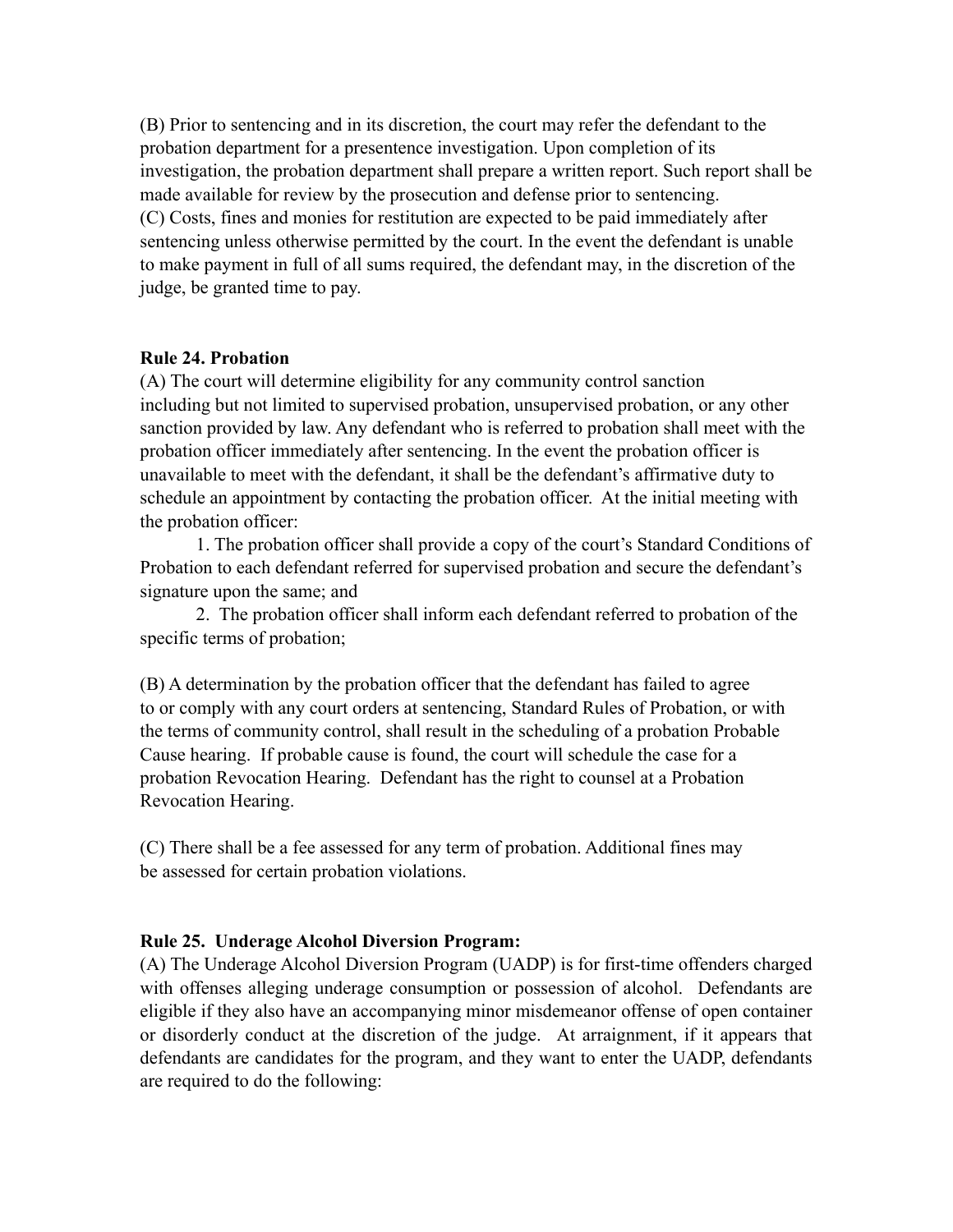- 1. enter a No Contest Plea when asked by the court;
- 2. waive their right to an attorney;
- 3. waive their right to a trial; and
- 4. waive their right to have their case tried in the prescribed time period.

The court will hold its findings in abeyance. This step can also occur following a prosecutor's pre-trial conference with defense counsel.

(B) Individuals may not be admitted into the UADP if: the court finds that a defendant has prior criminal convictions; has been previously charged with underage consumption even if such charge was dismissed due to a prior diversion program; a prior OVI/ OMVUAC conviction or the instant offense is connected to an OVI/OMVUAC arrest; the defendant made false statements to a law enforcement officer; there are other criminal offenses charged with the present offense; or for any other factor that the court deems relevant. The court may also decline to admit a defendant into the program if, at the court appearance, it is found the defendant has an active warrant issued for arrest.

(C) A defendant is given ninety days from the date of the no contest plea to complete the program. Participants shall pay an application fee, complete an educational instruction program at their own expense, and complete the required hours of community service work. While enrolled in the program, all participants must remain law abiding, have no further criminal offenses or alcohol/drug related traffic offenses and are subject to random alcohol/drug screening.

(D) Upon successful completion of the UADP requirements a dismissal hearing will be held at which the court shall dismiss the charge. The defendant shall pay the court cost associated with the dismissal. If the defendant fails to successfully complete the diversion program, the defendant shall be found guilty of all charges and the court shall proceed to sentencing on those charges.

### **Rule 26. Community Service Sanctions**

(A) The court will determine eligibility for community service sanctions. Any defendant who is ordered to perform community service shall meet with the probation officer immediately following sentencing. In the event the probation officer is unavailable to meet with the defendant, it shall be the defendant's affirmative duty to schedule an initial appointment.

(B) All community service shall be performed at pre-approved sites and must be conducted in Erie County, Ohio, unless the judge permits otherwise.

(C) The probation officer shall provide a copy of the court's Standard Judgment Entry, Court Referral Program and General Release of Community Service to each defendant referred for probation and secure the defendant's signature upon the same.

(D) The probation officer shall inform each defendant referred to community service of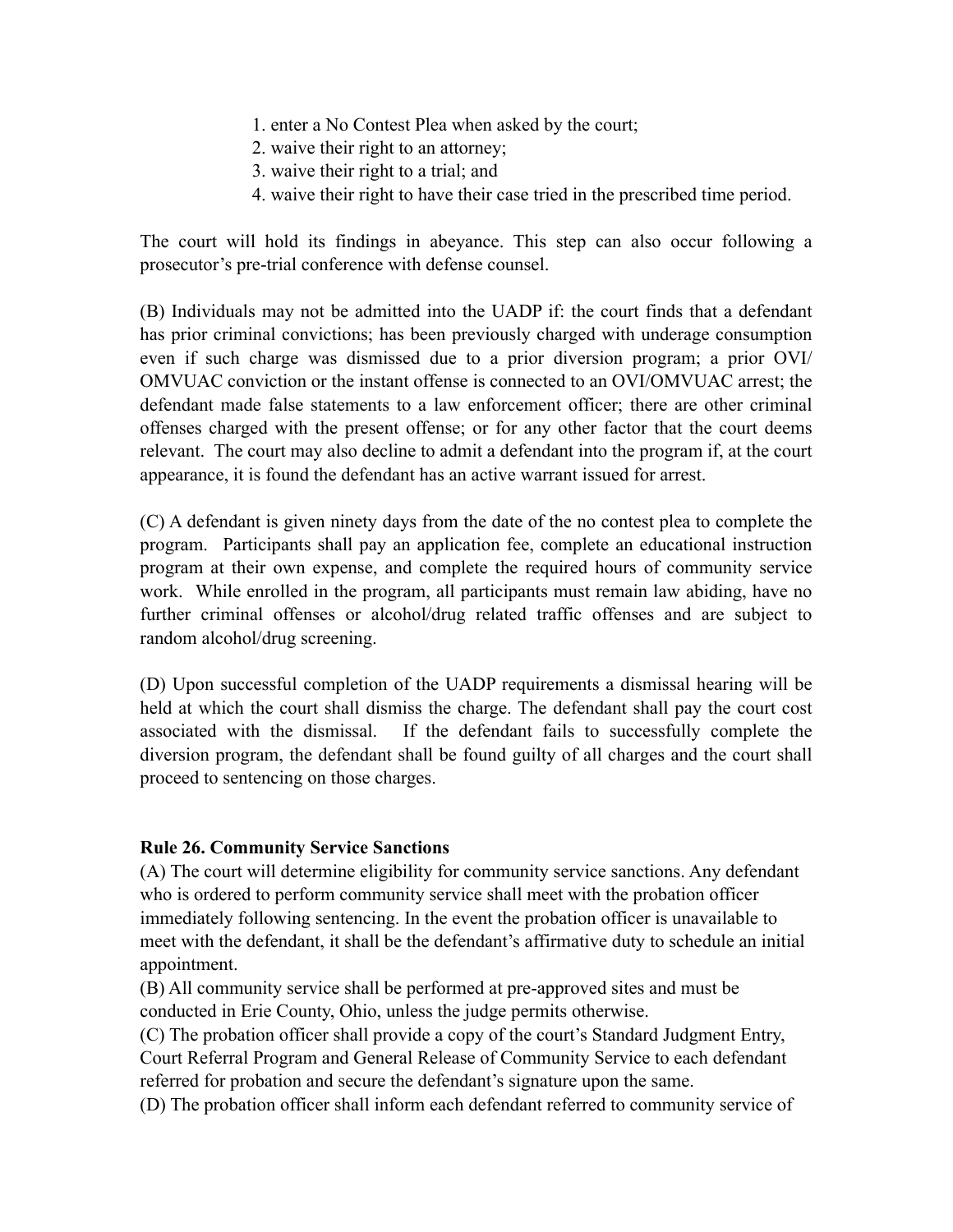the specific terms thereof.

(E) A determination by the probation officer that the defendant has failed to agree to or comply with the Standard Rules of Community Service, or with the terms of community service, shall result in the scheduling of a community service violation hearing and may result in the imposition of the original sentence in whole or in part.

### **Rule 27. Traffic Violations Bureau**

(A) Pursuant to Ohio Traffic Rule 13, there is hereby established a Traffic Violations Bureau and the Clerk of Court is hereby appointed as clerk thereof. The Huron Police Department officers are appointed to serve as deputy violations bureau clerks to act when the violations clerk in not on duty.

(B) The Traffic Violations Bureau shall accept appearances, waivers of trial, pleas of guilty, and payment of fines and costs for offenses within its authority.

(C) The Traffic Violations Bureau shall have authority to dispose of traffic offenses and minor misdemeanor offenses with the exception of the following:

(1) Indictable offenses;

 (2) Operating a motor vehicle while under the influence of alcohol or any drug of abuse;

(3) Leaving the scene of an accident;

 (4) Driving while under suspension or revocation of a driver's or commercial driver's license;

 (5) Driving without being licensed to drive, except where the driver's or commercial driver's license has been expired for six months or less;

(6) A third moving violation within a twelve-month period;

 (7) Failure to stop and remain standing upon meeting or overtaking a school bus stopped on the highway for the purpose of receiving or discharging a school child;

(8) Willfully eluding or fleeing a police officer;

(9) Drag racing; or

 (10) Any violation in which the officer marked the notice as "personal appearance required".

(D) There is hereby established a waiver schedule of fines and costs for subject offenses. Such schedule shall be distributed to the law enforcement agencies operating within the jurisdiction of the court.

(E) Within seven days after the date of issuance of the ticket, or the filing of the matter in this court, a defendant charged with an offense that can be processed by the violations bureau may:

(1) Appear in person at the violations bureau, sign a plea of guilty and waiver of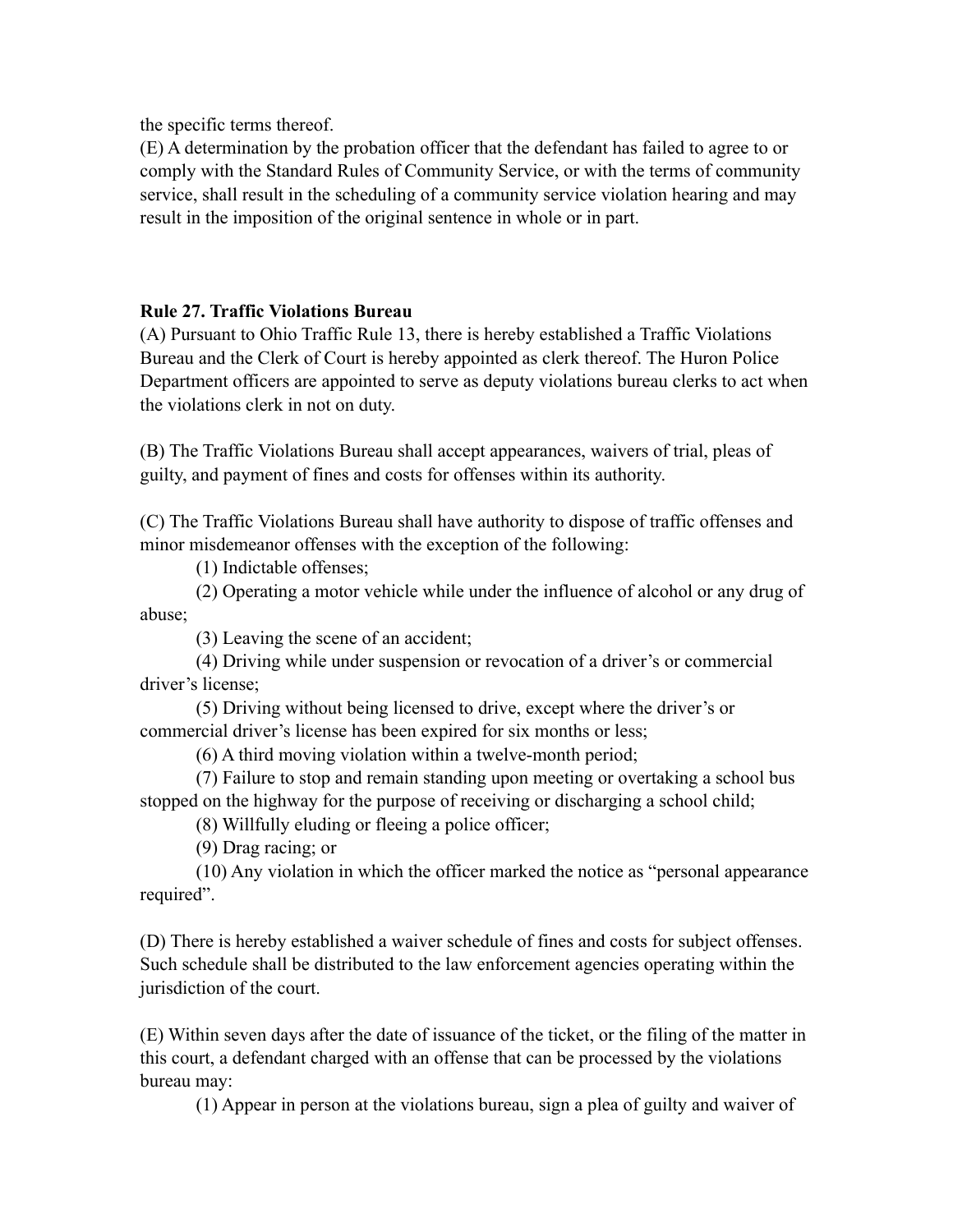trial, and pay the total amount of fines and costs; or

 (2) Sign the guilty plea and waiver of trial, and mail the ticket and a personal check (city of Huron residents only), certified check or money order to the bureau; or

(3) Pay online or call the Court's third party designee for payment by credit card (subject to a fee). Payment by telephone or online constitutes a guilty plea and waiver of trial.

(F) Waivers in person or by mail must be accompanied by proof of financial responsibility which must have been in effect on the date of the violation.

### **Rule 28. Court Appointed Counsel**

Pursuant to Sup R 8(B) the following procedure for selecting attorneys to represent indigent persons shall be followed:

Where appropriate, the Erie County Public Defenders Office will take appointments for those cases in which the defendant seeks a court appointed counsel. It is the Defendants responsibility to make application with the Erie County Public Defender's Office and to cooperate with the office in supplying any information needed to determine if the defendant is qualified to receive a court appointed counsel. A non-refundable twenty-five dollar (\$25.00) application fee shall be paid prior to any court appointment being made. In certain instances this fee may be added to the court costs of the applicable case. This fee may be waived by order of the Judge.

# **CIVIL MATTERS**

#### **Rule 29. Security for costs/deposit for jury trial**

(A) No pleading, motion, or other document shall be accepted for filing by the Clerk of Court unless there is first deposited the filing fee if, applicable, set forth in the schedule of costs established from time to time by the court.

(B) Upon a claim of indigency, a party shall file a written motion and affidavit setting forth his or her income and expenses, and the court shall rule upon the same.

(C) When a jury trial is demanded, the party requesting the same shall make an advance deposit for the case to be scheduled for a jury trial. If the deposit is not made within thirty (30) days of the demand for a jury trial, the jury demand will be deemed to have been waived and the case will proceed as a trial before the court.

#### **Rule 30. Motion Practice**

(A) All motions shall be made in conformity with the Ohio Rules of Civil Procedure. (B) Each motion shall include a certificate of service attesting to service upon the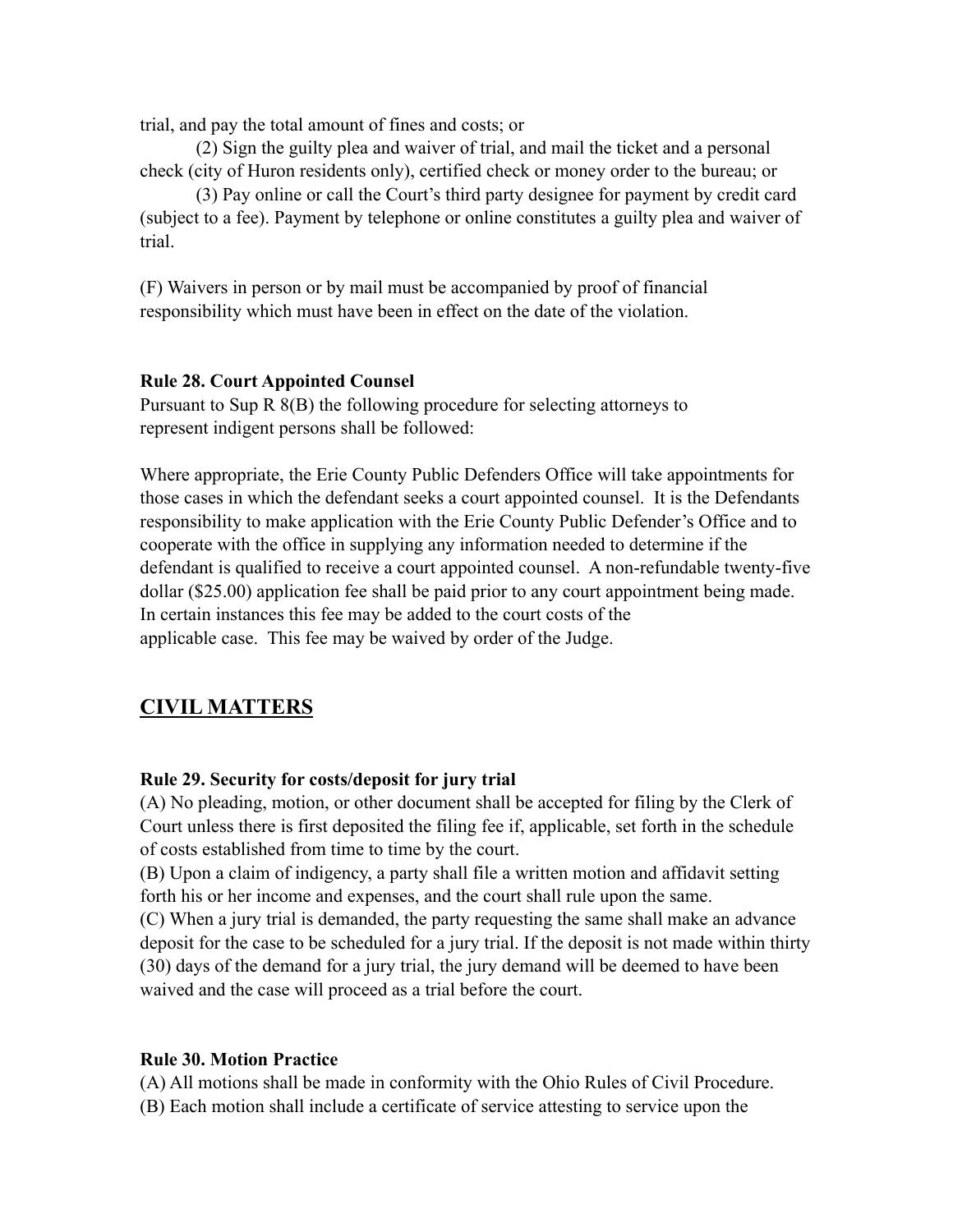opposing party or, if represented by counsel, upon counsel for such party. (C) Motions shall be supported by a brief citing applicable case and statutory law. (D) The failure of a party to file a brief in opposition to a motion may be construed as consent to granting of said motion.

(E) All motions not heard or decided prior to trial will be disposed of at the time of trial.

#### **RULE 31. Civil Motions and Hearings**

This rule applies to all civil motions except rule day extensions and motions for continuances. The moving party should file with the Court an original and one copy of the motion, affidavit, and notice of hearing and all parties should file with the Court an original and one copy of memoranda of authorities in order to provide the Court with a working copy. It is not necessary, but a party is allowed to file an extra copy of affidavits, the relevant portions of depositions, exhibits and other documentation submitted in support or in opposition to a motion. For purposes of scheduling and briefing, there are two classes of motions:

1. Non-Oral Hearing Motions.Non-Oral hearing motions are motions in which the movant or a party opposing a motion does not request an oral hearing. Non-Oral Hearing motions include the following and are subject to the applicable brief schedule:

> (a) **Motions for summary judgment** shall be scheduled for a non-oral hearing by the Clerk of Courts. The non-oral hearing shall be scheduled on a date that is at least 28 days after the date of filing the motion with the court or the date of service set forth on the certificate of service attached to the motion, whichever is later. The party filing the motion shall file with it and cause to be served on the opposing party(s), supporting affidavits, depositions, exhibits and documentation and a memorandum of authorities in support of the motion. Not later than 14 days before the date of the nonoral hearing, the opposing party(s) shall file with the Court and cause to be served upon the moving party opposing affidavits, depositions, exhibits and documentation and a memorandum of authorities opposing the motion. The moving party may file with the Court and cause to be served upon the opposing party(s) a reply memorandum of authorities not later than seven days before the date of the non-oral hearing. Motions not supported by a memorandum of authorities may be stricken from the motion hearing calendar;

> (b) **Motions for default judgment** shall be in writing and clearly state the date the complaint was filed, the manner in which service was perfected, proof of service and the answer date. Motion for default judgment shall be ruled on at the Court's earliest convenience there is no need to schedule a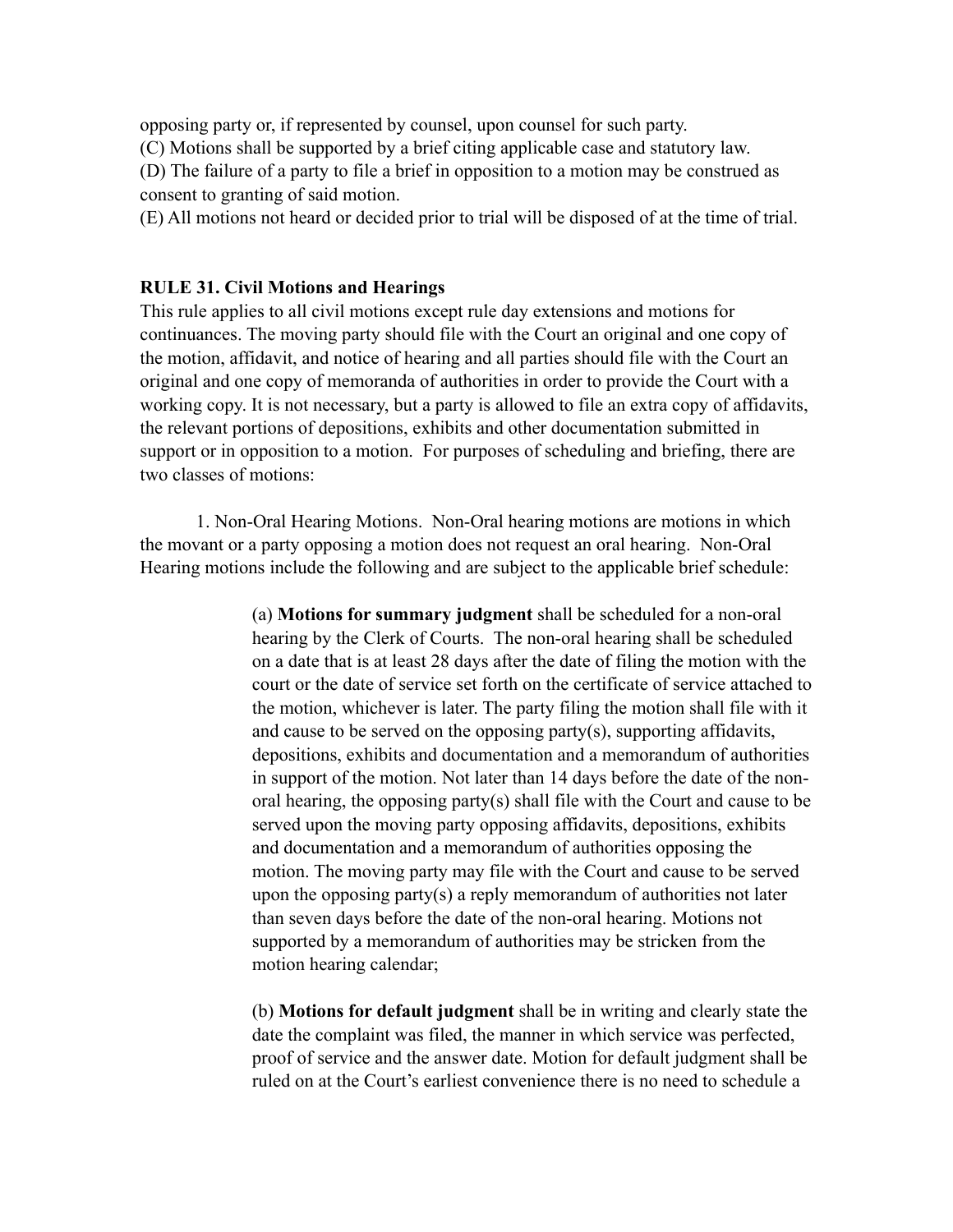non-oral hearing date on a simple default motion unless the judge determines that a non-oral or oral hearing is necessary; and

(c) **All other civil motions** shall be scheduled for a non-oral hearing by the party filing the motion by noting the motion on the first non-oral hearing calendar date that is at least 28 days after the actual date of filing the motion with the Court or the date of service set forth on the certificate of service attached to the motion, whichever is later. The Clerk of Court shall schedule the Non-Oral Hearing date. The party filing the motion shall file with it and cause to be served on the opposing party(s), supporting documentation, if any, and a memorandum of authorities in support of the motion. Not later than 14 days before the date of the nonoral hearing, the opposing party(s) shall file with the Court and cause to be served on the moving party opposing documentation, if any, and a memorandum of authorities opposing the motion. The moving party may file with the Court and cause to be served upon the opposing party(s), so as to be actually received not later than 7 days before the non-oral hearing, any reply documentation and a reply memorandum of authorities. Motions not supported by a memorandum of authorities may be stricken from the motion hearing calendar.

2. Oral Hearing Motions.Oral hearing motions are motions in which the movant or party opposing a motion does request an oral hearing in writing. An oral hearing may be requested on any motion by any party moving or opposing the motion. The party requesting the oral hearing shall indicate such request in writing on the first page of the motion, brief or other document filed with the Court by including the words "**ORAL HEARING REQUESTED**". Oral hearings are granted only upon approval of the judge. If the judge authorizes an oral hearing**,** the Clerk of Courts shall schedule the oral hearing. The scheduling of the oral hearing shall conform to the scheduling of the nonoral hearing in order to permit the parties to have the same briefing schedule. The oral hearing will not be scheduled earlier than the date and time of the non-oral hearing. The request for the oral hearing must be made at least 7 days before the non-oral hearing date. A party will not be permitted to argue at the oral hearing unless he or she has complied with the applicable briefing schedule for non-oral hearing motions. The Court may, in its discretion, limit the time allowed for oral argument.

#### **Rule 32. Case management**

(A) Summons shall be served in accordance with the Rules of Civil Procedure. In the event of a failure of service, the Clerk shall promptly notify the plaintiff or counsel of record.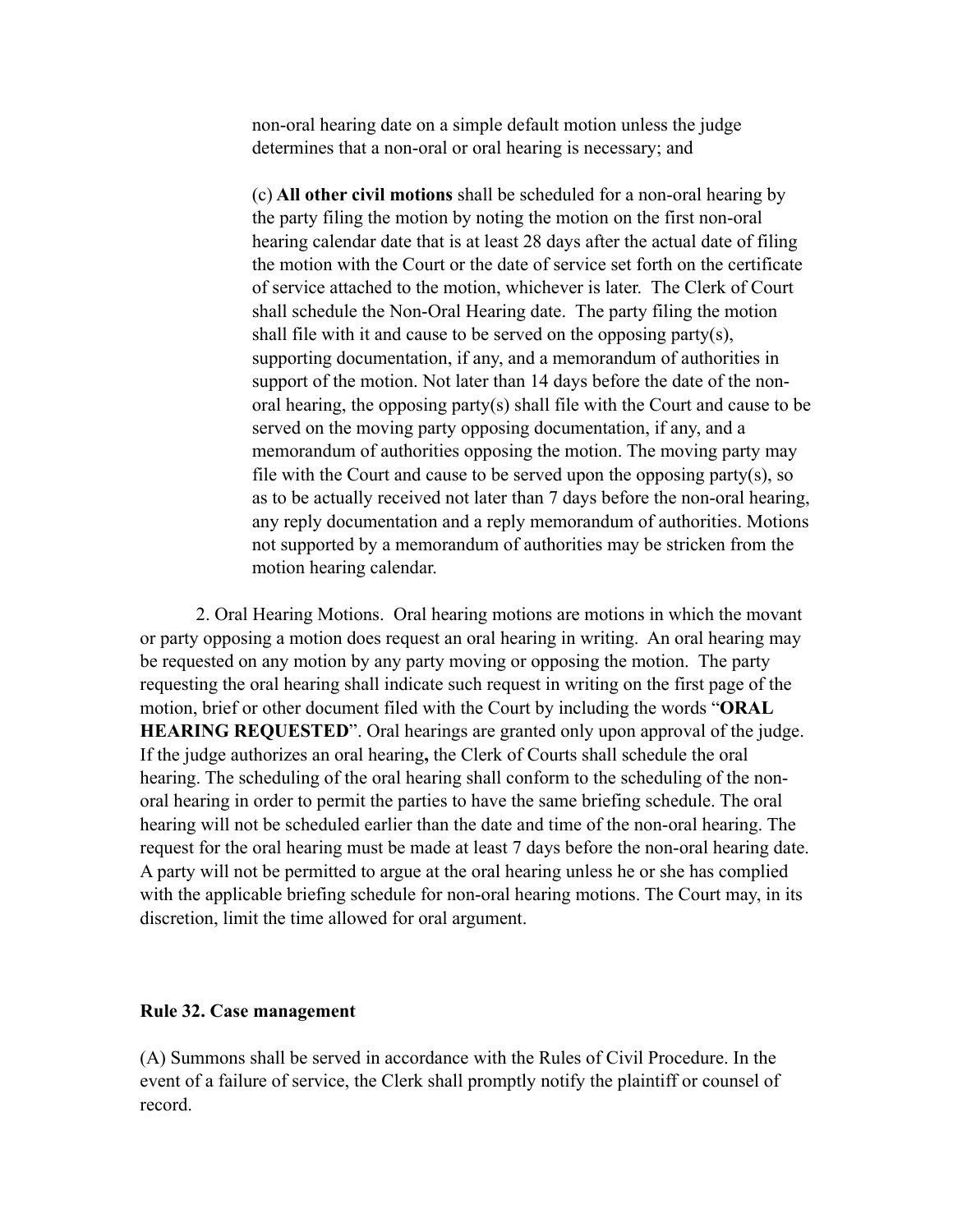(B) All small claims and forcible entry and detainer cases shall be file-stamped on the date they are received by the Clerk. They shall be promptly set for trial before the judge. (C) Contested matters, except for small claims and forcible entry and detainer, shall be set for trial.

(D) The trial will be set before a judge unless a party files a timely jury demand in writing and makes the jury deposit required. There shall be no jury trial in a small claims case.

(E) A pretrial conference may be set where the court determines the same is necessary and appropriate. Where a party is represented by counsel, a telephone case management conference may be set at the discretion of the judge and as requested by the counsel.

(F) Cases that are not disposed of at the conclusion of a pretrial will be set for trial unless the court determines a final pretrial conference is necessary and appropriate.

(G) Written notice of the date and time of a trial and/or pretrial conference shall be provided to the parties and/or counsel. If not present to receive the same, written notice shall be sent by mail to the parties, or by e-mail to the counsel of record.

(H) Counsel and parties must appear before the court at pretrial hearings. Insurance adjusters may substitute for their insured provided they have full authority to settle the case on behalf of the insured. No appearances by telephone will be allowed unless specifically permitted by the court.

(I) Parties will be encouraged at the pretrial to review the possibility of settlement, to simplify and narrow the issues for trial, to reach stipulations of fact not in controversy, to shorten the time and expense of trial and to consider such other matters as may aid in the disposition of the case.

(J) Parties should be prepared at the pretrial to establish a binding case management schedule setting forth a timetable for the amendment of the pleadings, the filing of motions, the exchange of documents, the termination of discovery, and the trial of the action. Such schedule shall be adopted as a written order of the court.

(K) At the time of the pretrial, the court may consider other appropriate matters in accordance with Civil Rule 16, as well as the imposition of sanctions as authorized by Ohio Civil Rule 37, and such other matters as will aid in the disposition of the case.

#### **Rule 33. Trials**

(A) All trials shall be set before the court unless a party to the action files a timely jury demand and deposit or is otherwise accorded a right to a jury trial pursuant to law. (B) Notice to the court of the withdrawal of a jury demand shall be made no later than seven days prior to the date of trial. In the event a panel of jurors appears for service and the trial is continued or postponed due to the failure of a party or his counsel to comply with this rule or to appear, such party shall be assessed the per diem costs of the panel unless waived by the court for good cause shown.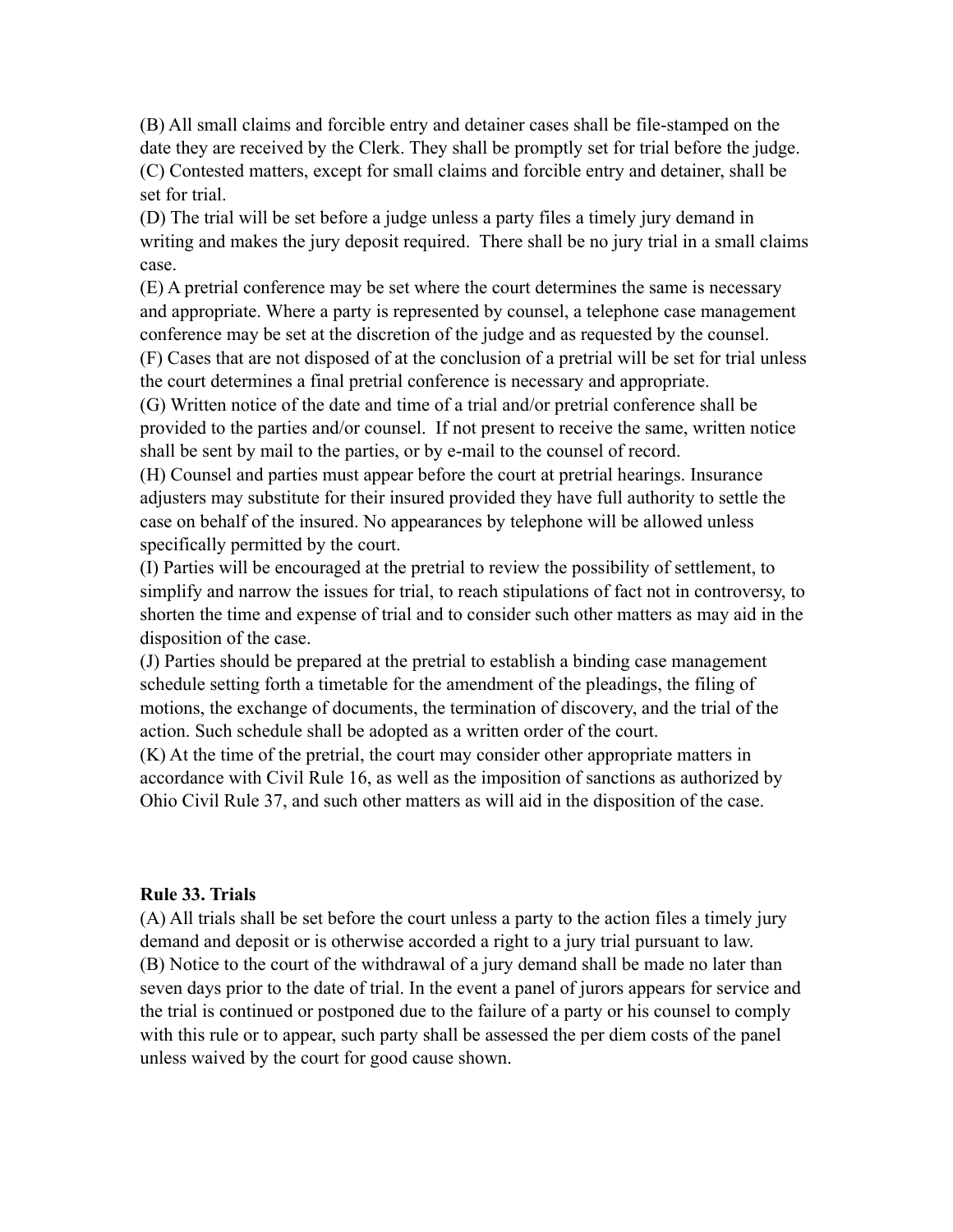### **Rule 34. Trial Briefs and Jury Instructions**

(A) Where a trial brief is required by order of court, counsel for each party shall file a copy with the clerk at least seven days prior to the commencement of trial.

(B) The brief shall state the issues involved, authorities upon whom counsel intends to rely at trial, a list of witnesses the party intends to call and a list of all exhibits the party intends to introduce at trial.

(C) In all jury cases, all parties, or the attorneys for the same desiring specific jury instructions shall, at least seven days prior to trial, file proposed jury instructions with the clerk, and serve the same upon opposing counsel.

### **Rule 35. Notification of Settlements**

(A) In cases of settlement or voluntary dismissal, the court will accept notice of the same by telephone from the person pursuing each claim.

(B) If no judgment entry regarding settlement is received within the time allowed, the court will issue an entry of dismissal at the cost of the plaintiff.

(C) It shall be the responsibility of the plaintiff to notify the opposing party of the cancellation of any scheduled hearing due to voluntary dismissal unless otherwise ordered by the court.

#### **Rule 36. Satisfaction of Judgment**

Satisfaction of judgment in whole or in part of a judgment may be entered on the docket by the attorney of record, attested to by the Clerk or Deputy Clerk, or by journal entry signed by the party or the attorney of record and approved by the judge. No satisfaction of judgment shall be entered by the clerk unless all court costs have been paid.

#### **Rule 37. Forcible Entry and Detainer**

#### A. COMPLAINT

A complaint in Forcible Entry and Detainer shall be filed and shall contain a reason for the eviction, a copy of the notice under ORC § 1923.04, and a copy of the written instrument upon which the claim is founded, if any. Claims for forcible entry and detainer and claims for past due rent and money damages must be filed as separate counts in a single complaint and the court shall hear each count separately

### B. TRIAL

There shall be no "Answer Day" or "Call Day" as the term is used in other civil cases, and the trial date shall be set forth in the summons. Defendant shall be served at least seven (7) days prior to the date set for trial. Motions shall be heard at the trial, unless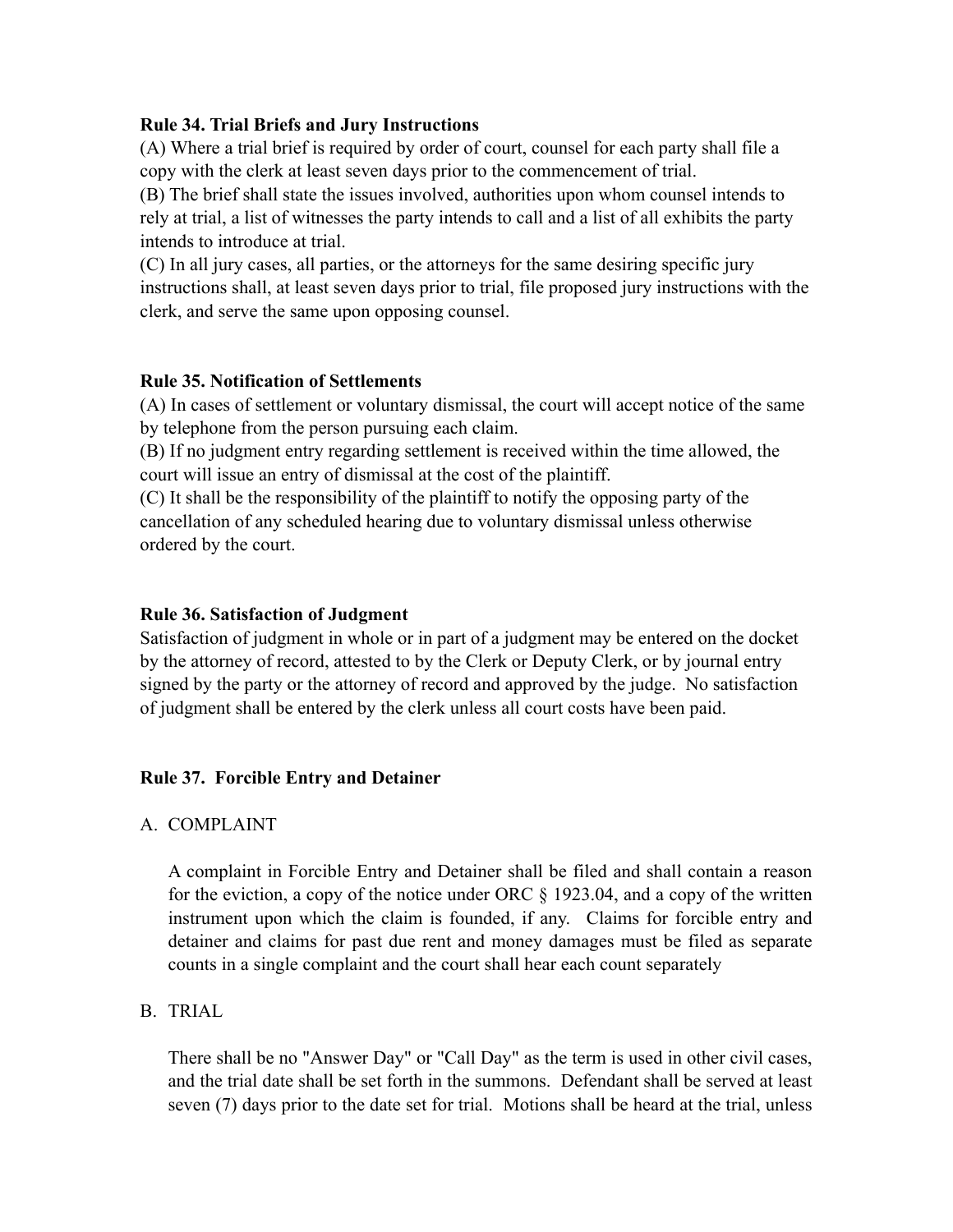the judge directs otherwise. At the conclusion of the hearing on the first count, the judge shall file a judgment entry and cause a copy to be served upon all parties. If a second count for money damages has been filed, the hearing on the same shall be scheduled within sixty days of the hearing on the first count. The judge shall file a judgment entry and cause a copy to be served upon all parties.

### C. CONTINUANCE

A continuance may be granted as provided in Ohio Revised Code § 1923.08.

### D. ENFORCEMENT OF FIRST CAUSE JUDGMENT – WRITS AND MOVE-OUTS

- 1. If judgment is for plaintiff on the first cause (possession), unless otherwise ordered by the court, the plaintiff may request a Writ of Restitution after the date defendant is ordered to vacate the property and schedule a move-out with the bailiff or applicable law enforcement agency.
- 2. Writs must be timely requested and the proper fee must be paid prior to issuance of the Writ. Timely Writ is determined according to the following:
	- a. Within thirty (30) days of the date of the judgment, unless the judgment orders otherwise.
	- b. Where the judgment is more than thirty (30) days old, but less than sixty (60) days old, plaintiff must file a Motion for Leave to request a Writ and serve a copy of the motion on the defendant(s). The court may schedule a hearing on the motion or decide the motion on the filings of the parties. Upon the granting of the motion, plaintiff may obtain a writ and schedule a move-out.
- 3. Writs must be executed upon (the scheduled move-out must occur) within fifteen (15) business days of issuance by the clerk's office. If a move-out is stayed or canceled, and more than fifteen (15) business days pass between the date the writ issued and the new move-out date, the plaintiff must purchase a new writ.

### E. SCHEDULING THE MOVE-OUT

In order to arrange for the physical removal of the defendant and their belongings, the following must occur:

1. Plaintiff must obtain a Writ of Restitution from the clerk;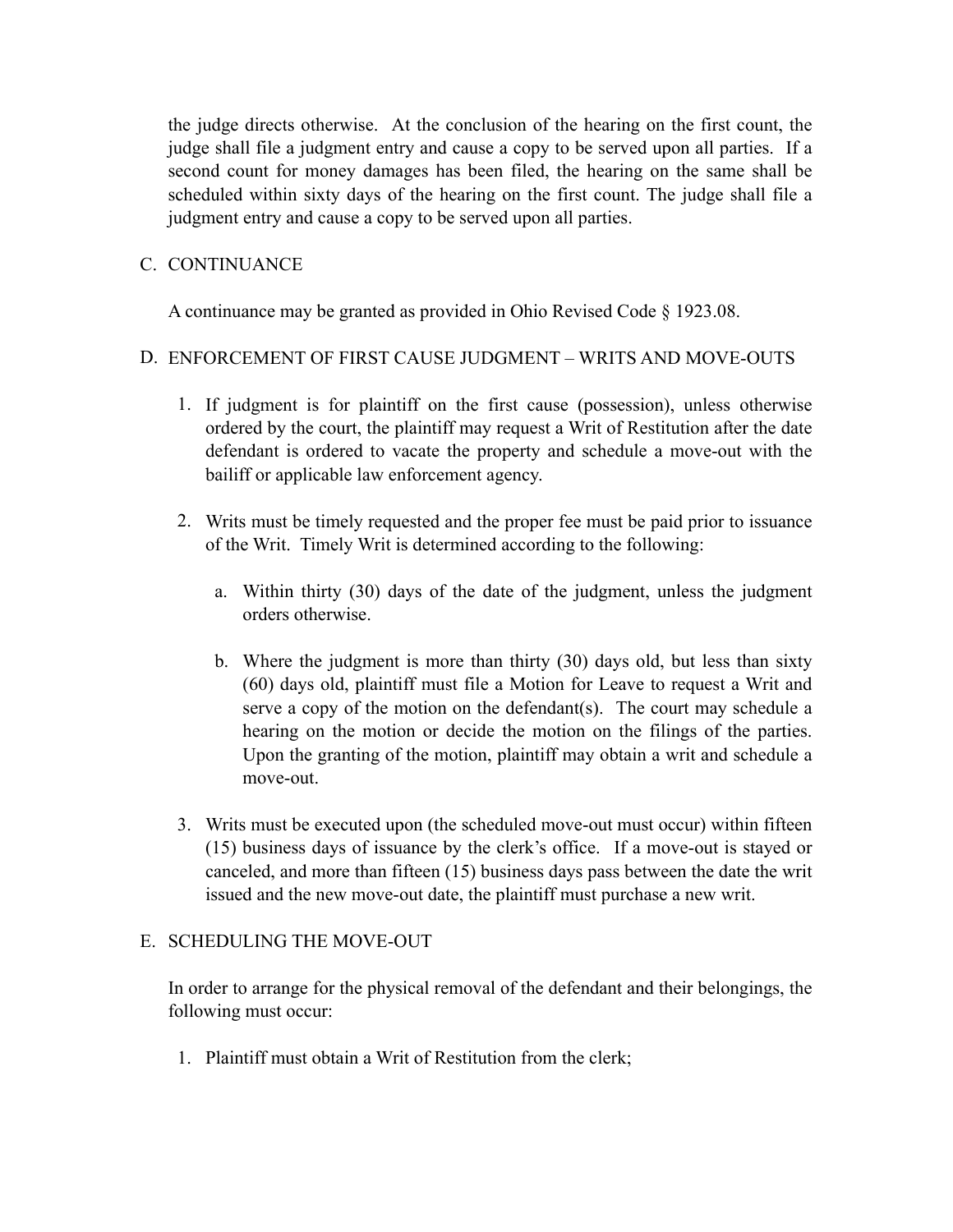- 2. Plaintiff must call the appropriate law enforcement agency or bailiff to schedule the move-out within five (5) days of obtaining the Writ.
- 3. Upon presentation of the receipt, the appropriate law enforcement agency or bailiff shall schedule a move-out date and inform the plaintiff of the scheduled date.

# F. MOVE-OUTS

- 1. The actual physical move-out of defendant's belongings shall be conducted by the movers hired by the plaintiff.
- 2. On the scheduled date and hour, the law enforcement agency or bailiff shall meet the plaintiff, or his/her agent, at the premises. The law enforcement officers shall enter the premises and remove all inhabitants not lawfully entitled to possession. The movers shall then conduct the actual physical move-out and place the items on the tree lawn.
- 3. The court recommends that plaintiffs inspect the premises prior to scheduling the move-out date. On the scheduled move-out date, if the volume or nature of the contents of the premises is such that removal of the contents to the tree lawn would create a health or safety hazard, the move-out may be canceled. Thereafter, a new move-out date may be set in conjunction with a special waste collection as scheduled by the plaintiff. Although the costs of special waste collections are initially borne by plaintiff, plaintiff may plead such costs as damages.

# **SMALL CLAIMS**

### **Rule 38. Authority, Purpose, and Jurisdiction**

(A)The Small Claims Division is established and operated pursuant to Ohio Revised Code Chapter 1925

(B) The purpose of the Small Claims Division is to allow parties to resolve minor disputes quickly, inexpensively and fairly without requiring the services of an attorney. However, litigants are free to use an attorney if desired.

(C) The Small Claims Division of the court is for monetary judgments only. Complaints seeking the return of property, or an order requiring a party to perform a certain act, must be filed in the Civil Division.

(D) The monetary jurisdiction of the Small Claims Division is \$6,000, exclusive of interest and court costs, and subject to other provisions of law.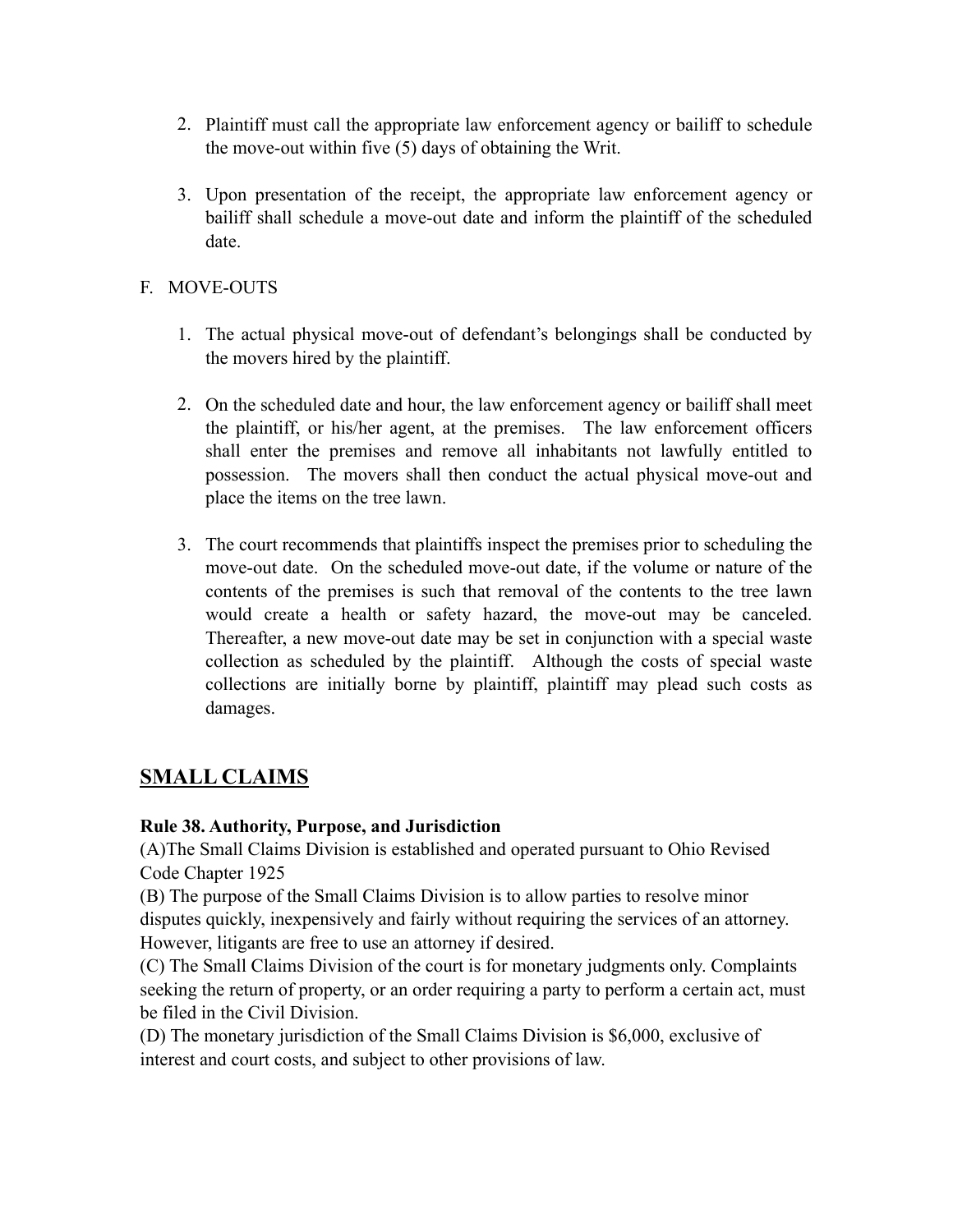### **Rule 39. Corporation as a Party**

A person not licensed to practice law in the State of Ohio may represent a corporation in a small claims hearing provided that:

- 1. the person refrains from acts constituting advocacy (examples: arguing points of law, cross examination of a witness, objecting to an opposing party; and
- 2. the person is an authorized officer or salaried employee of the corporation.

Fling a complaint and testifying as an agent is permitted. It is the sole responsibility of this person to not commit acts which would constitute the unauthorized practice of law pursuant to Ohio Revised Code section 4705.01.

## **Rule 40. Pleadings**

(A) The plaintiff may begin a small claims action by filing a complaint and paying the required costs. The complaint should be written in plain, concise language. All pleadings will be construed to accomplish substantial justice.

(B) No party is required to file a responsive pleading such as an answer to the complaint, counterclaim, cross-claim or third party complaint.

(C) Upon the filing of the complaint, the case will be set for trial.

## **Rule 41. Counterclaims and Cross-claims**

(A) All counterclaims and cross-claims must be filed at least seven days before the scheduled trial.

(B) Any party filing such pleadings shall send copies to all opposing parties by regular U.S. mail.

(C) Any pleading which is not timely filed shall be stricken from the file. If the claim is timely filed, the clerk shall issue a notice of trial date to all parties.

# **Rule 42. Third Party Claims**

(A) Any party seeking to join a new party to a pending case must file a third party complaint at least seven days before the scheduled trial date.

(B) The clerk shall serve the new party defendant with the third party complaint in the same manner as the original complaint.

(C) Any pleading which is not timely filed shall be stricken from the file. If the claim is timely filed, the clerk shall issue a notice of trial date to all parties.

(D) If a third party complaint is filed, the trial shall be moved to a date allowing the third party sufficient time to appear.

### **Rule 43. Continuances**

(A) A request for a continuance of a case set for trial shall be filed in writing at least seven days prior to the trial date.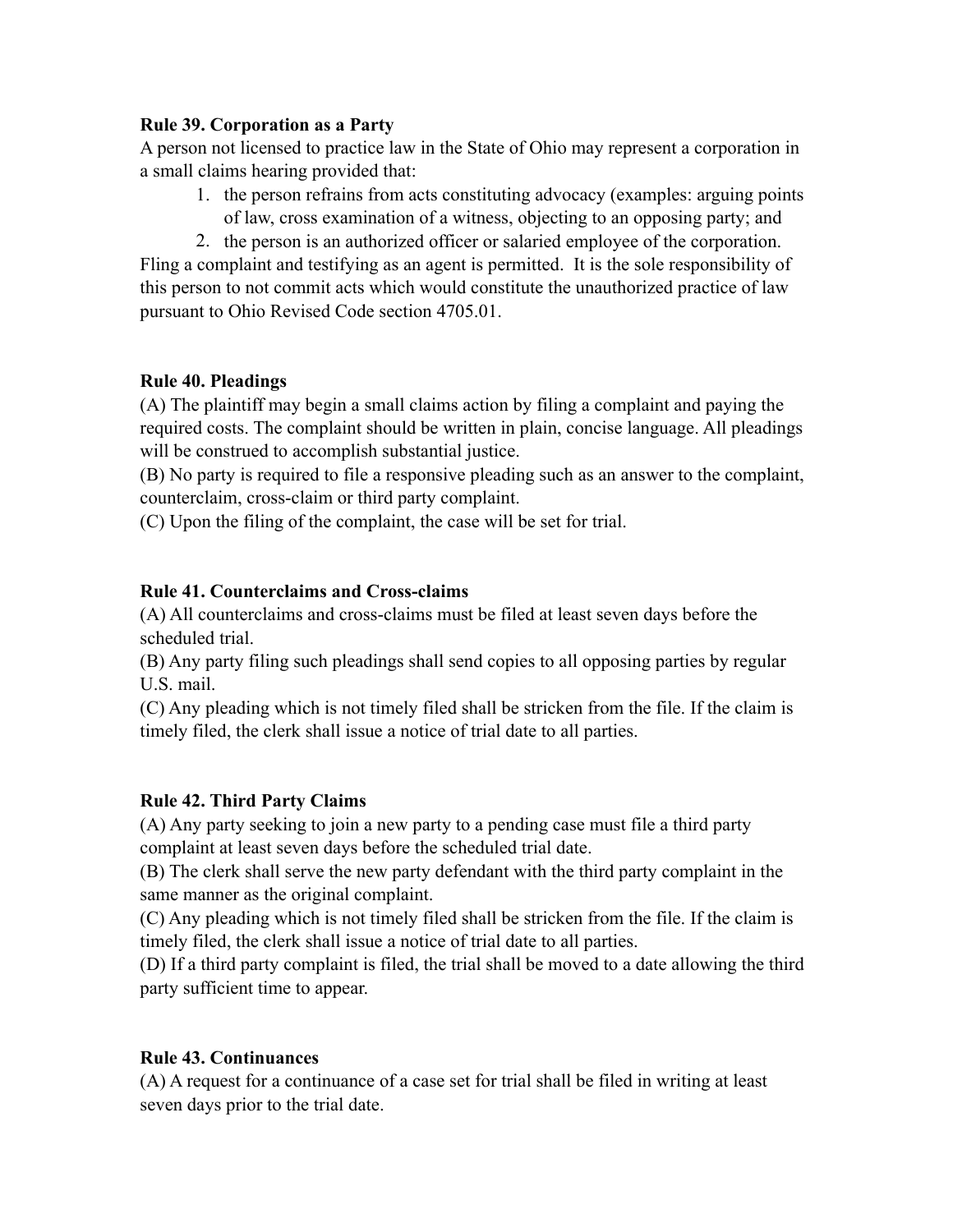(B) The request shall be in writing and shall include:

- (1) The case caption and case number;
- (2) The reason for the request;
- (3) The date and time of the scheduled trial;

 (4) A statement signed by the moving party that he or she has notified the other parties in accordance with rules of service; and

 (5) The signature of the party requesting the continuance, or of such party's attorney.

(C) A request for continuance, when submitted in accordance with the above, will be granted at the discretion of the court for good cause shown. A continuance that has not been ruled on by the date of the hearing shall be considered to be denied.

## **Rule 44. Dismissals**

A person asserting a claim may dismiss the claim by a written notice thereof to the clerk.

### **Rule 45. Subpoenas**

All subpoenas or praecipes for subpoenas must be filed seven days prior to the scheduled trial date with the filing fee and witness fees paid at the time of filing.

### **Rule 46. Motions to Transfer to the Regular Civil Docket**

(A) A motion to transfer a small claims matter to the regular civil docket shall be filed at least seven days before the scheduled trial date.

(B) When a counterclaim, cross-claim or third party claim exceeds the jurisdiction of the Small Claims Division, it must be accompanied by a motion to transfer.

(C) An untimely motion to transfer shall be stricken from the file.

(D) In the event the motion to transfer is not filed or is stricken from the file, the damage recovery will be limited to the monetary jurisdiction of the Small Claims Division.

# **Rule 47. Other Pretrial Motions**

All pretrial motions shall be filed and served upon the opposing parties at least seven days before the scheduled trial date. Motions which are not timely filed shall be stricken from the file. Pretrial motions shall be heard at the time of trial. The filing of pretrial motions shall not excuse any party's failure to appear at trial.

# **Rule 48. Trial**

(A) The trial shall be conducted by a judge. The parties shall be placed under oath and shall be given the opportunity to state their cases.

(B) At the conclusion of the trial, the judge shall prepare a decision or if the judge